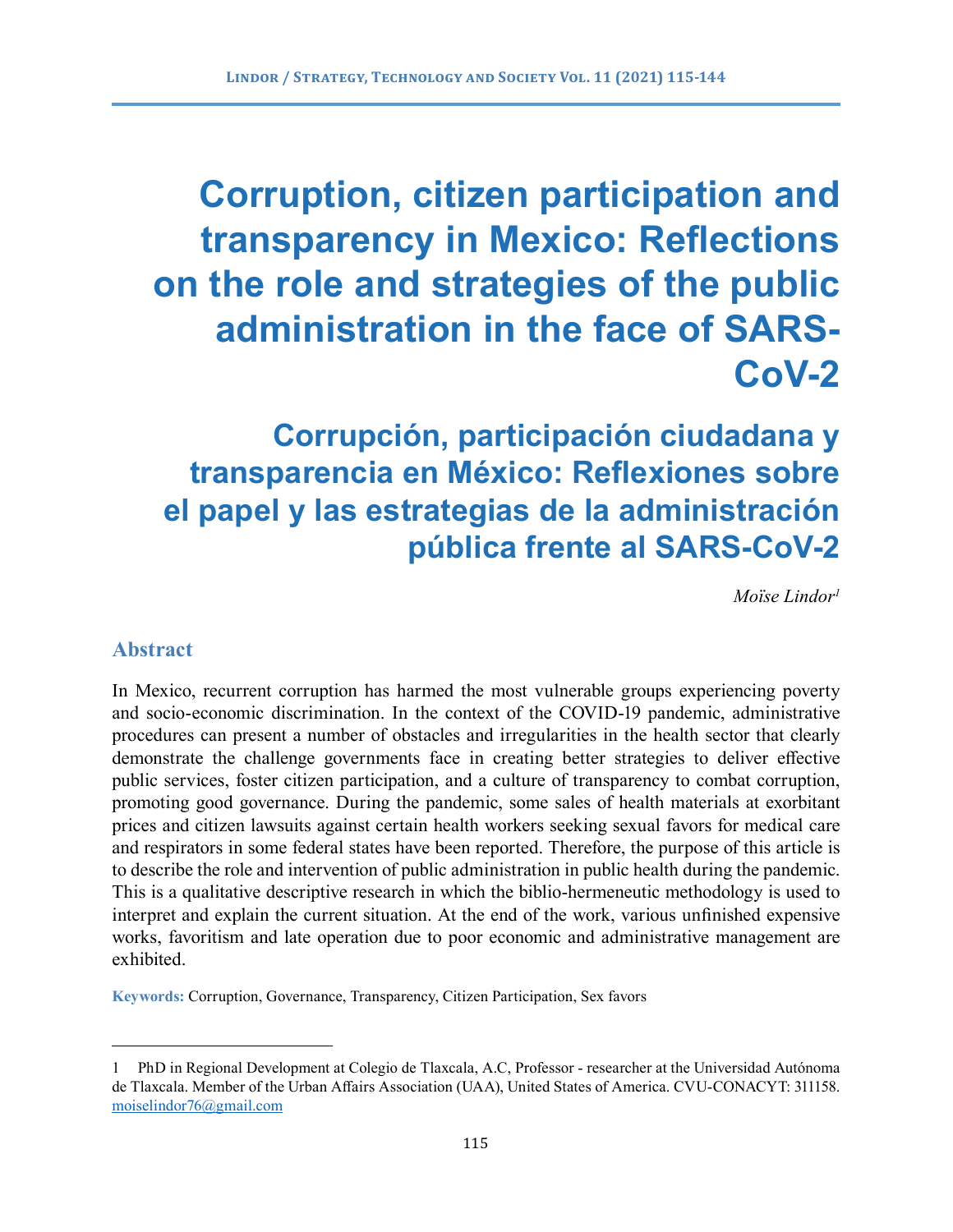## **Resumen**

En México, la corrupción recurrente ha perjudicado a los grupos más vulnerables que experimentan la pobreza y la discriminación socioeconómica. En el contexto de la pandemia COVID-19, los procedimientos administrativos pueden presentar una serie de obstáculos e irregularidades en el sector salud que demuestran claramente el desafío al que se enfrentan los gobiernos para crear mejores estrategias para prestar servicios públicos efectivos, fomentar la participación ciudadana y cultura de transparencia para luchar contra la corrupción, promoviendo la buena gobernanza. Durante la pandemia, algunas ventas de materiales sanitarios a precios exorbitantes y demandas ciudadanas en contra ciertos agentes de salud solicitando favores sexuales por atención médica y respiradores en algunos estados federativos han sido reportadas. Por lo tanto, el objetivo de este artículo es describir el papel y la intervención de la administración pública en la salud pública durante la pandemia. Se trata de una investigación cualitativa de tipo descriptivo en la que la metodología biblio-hermenéutica se utiliza para interpretar y explicar la situación actual. Al final del trabajo, se exhiben las diversas obras costosas inconclusas, favoritismo y atraso de operación debido a deficientes manejos económicos y administrativos en México.

**Palabras clave:** Corrupción, Gobernanza, Transparencia, Participación Ciudadana, Favores sexuales

## **1. Introduction**

Often the problem of corruption was confronted with courage and will. Although ethical authorities have tried to end corruption, some public servants continue to conduct the same as dishonestly, especially in times of the Covid-19 pandemic. It seems that the population is desperate and pessimistic about real change. This comment is justified when we consider that in just a few months the number of complaints, complaints and claims recorded against certain public officials and health workers. It appears that some public servants clearly demonstrate their indifference and lack of interest in eradicating corruption. The authorities' repetitive scandals in the three powers leave more questions, doubts and mistrust than solutions to the various structural problems. According to Ochoa (2017, p. 207), the best examples of corruption are:

The delivery of bribes to officials or business leaders to condition the conclusion of contracts; agreements or agreements between employers to affect their competitors; offering or receiving a benefit in exchange for providing access to inside information about products or services, or simply making arrangements to pre-define results at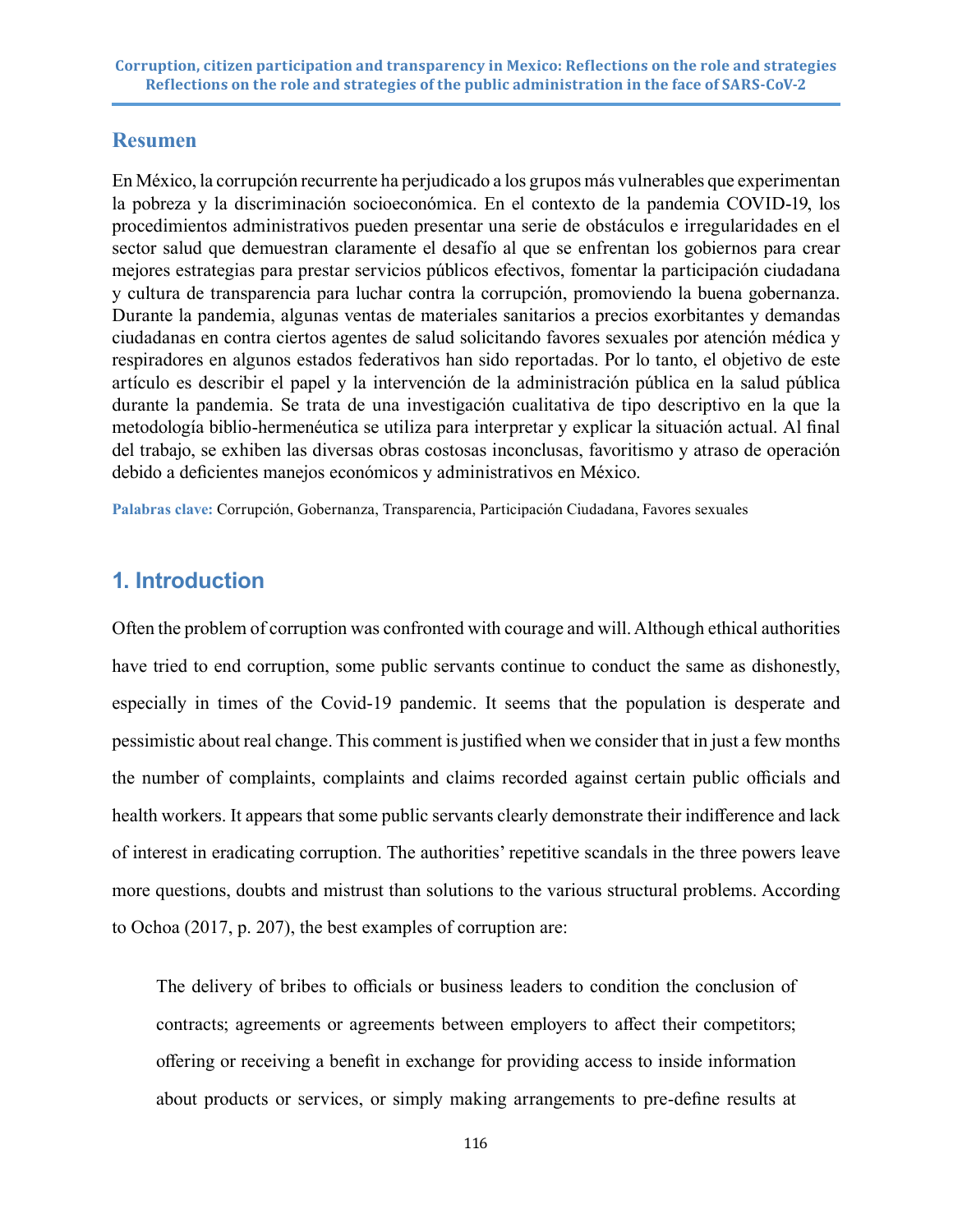sporting events.

However, we may add the naive and manipulative conduct of certain police officers when giving a traffic ticket to citizens; the custodies arranged and paid to certain judges and finally the recent scandals of the federal and state authorities detained for their connection with drug traffickers and accused of money laundering, kidnappings, among other crimes. It is more worrying when we see the shattered effects that corruption has on economic growth, integral human development and poverty in society, which means corruption, weakens citizen confidence in institutions but also influences the social well-being of future generations.

Consequently, the reason for the weak growth of the Mexican economy is because over the past decade, public investment has a very low rate from international levels, with 2.5% of Gross Domestic Product (GDP)... The multiplier effect of investment in the case of Mexico is much lower than in most Latin American countries because there is corruption and there is poor planning and other elements (El Universal, 2019). Corruption therefore consists of the violation of an obligation on the part of a devisor in order to obtain an extra positional personal benefit from the person who bribes or extorts him, in exchange for the granting of benefits for the briber or the extortion, which exceed the costs of bribery or extorted payment or service. (Garzón Valdés, 1997, p.47)

Data from Transparency International 2013 on the perception of corruption in government institutions in Mexico show that political parties and police simultaneously present greater cases of corruption is 46%, while public servants (45%) ranks second (see Table 1). Similarly, these data show that Mexican public institutions are more prone to corruption than: Brazil, India, Chile, Denmark, Spain, the United States and Uruguay.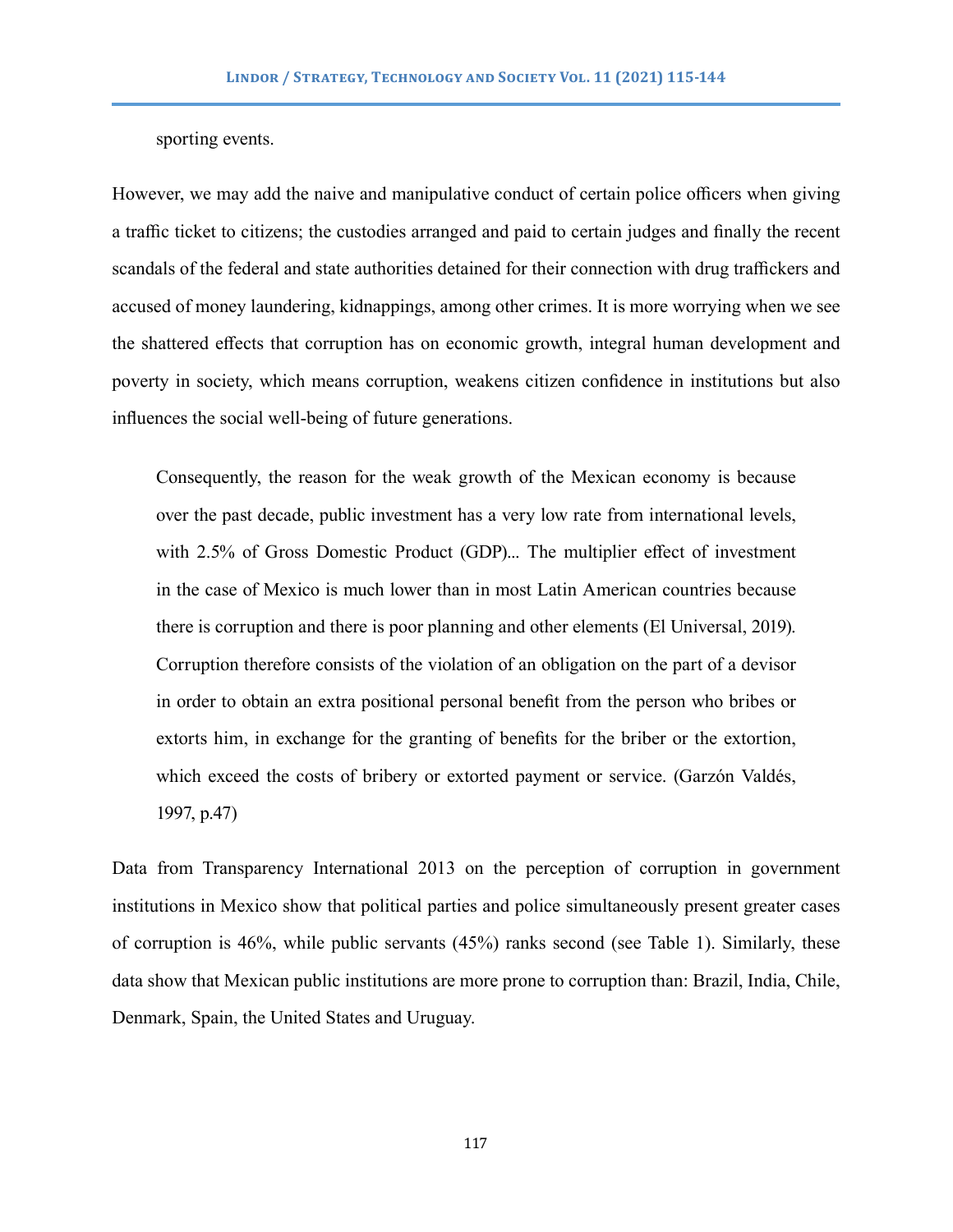| Government<br><b>Institutions</b> | <b>Mexico</b> | <b>Brazil</b> | <b>Chile</b> | <b>Denmark</b> | Spain | <b>USA</b> | India | Uruguay |
|-----------------------------------|---------------|---------------|--------------|----------------|-------|------------|-------|---------|
| Political parties                 | 46            | 43            | 42           | 29             | 44    | 41         | 44    | 35      |
| Legislature                       | 43            | 41            | 40           | 24             | 39    | 37         | 38    | 32      |
| Army                              | 32            | 27            | 30           |                |       |            |       |         |
| ONG, s                            | 32            | 29            | 29           | 24             | 24    | 30         | 29    | 25      |
| Media                             | 36            | 31            | 34           | 29             | 32    | 37         | 32    | 28      |
| Private sector                    | 35            | 30            | 39           | 30             | 33    | 36         | 34    | 30      |
| Judiciary                         | 43            | 34            | 39           | 17             | 35    | 33         | 33    | 31      |
| Police                            | 46            | 40            | 35           | 20             | 31    | 33         | 41    | 33      |
| Public servants                   | 45            | 33            | 37           | 22             | 33    | 36         | 38    | 32      |

**Table 1.** Perception of corruption in government institutions

Source: own elaboration with global corruption barometer database, Transparency International 2013.

INEGI's (2015) results on the victimization and perception of corruption show that 78% of transit police are corrupt, municipal preventive police (67%), Judges (66%), MP, state prosecutors (65%), state police (64%), ministerial or judicial police, among others. It is interesting to understand that corruption is found in all administrative and judicial institutions but it can be noted that police officers and judges top the list of the corrupt in Mexico (see graph 1).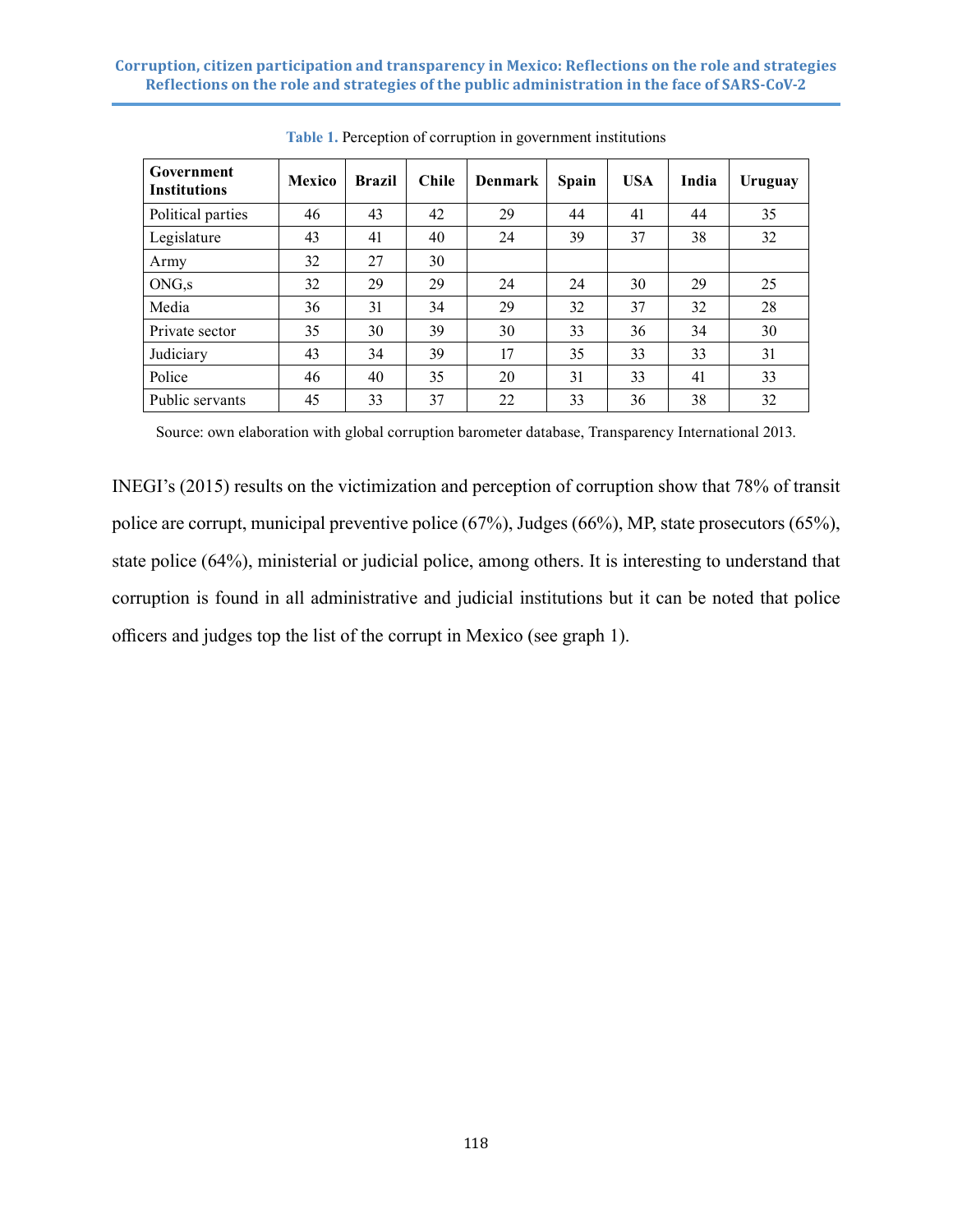

**Graph 1.** Perception of corruption of authorities of the justice procurement and administration system.

Source: own elaboration based on the National Victimization and Perception Survey on Public Safety (ENVIPE), INEGI 2015.

Similarly, the results of national perception of frequency of corruption in institutions show a large proportion of 90% of corrupt police, political parties (89%); simultaneously federal government, state governments and deputies and senators (81%); municipal governments (80%). While 68% of judges and magistrates are allegedly corrupt. What is most surprising is that 40% of corruptionprone human rights commissions have been identified at the national level.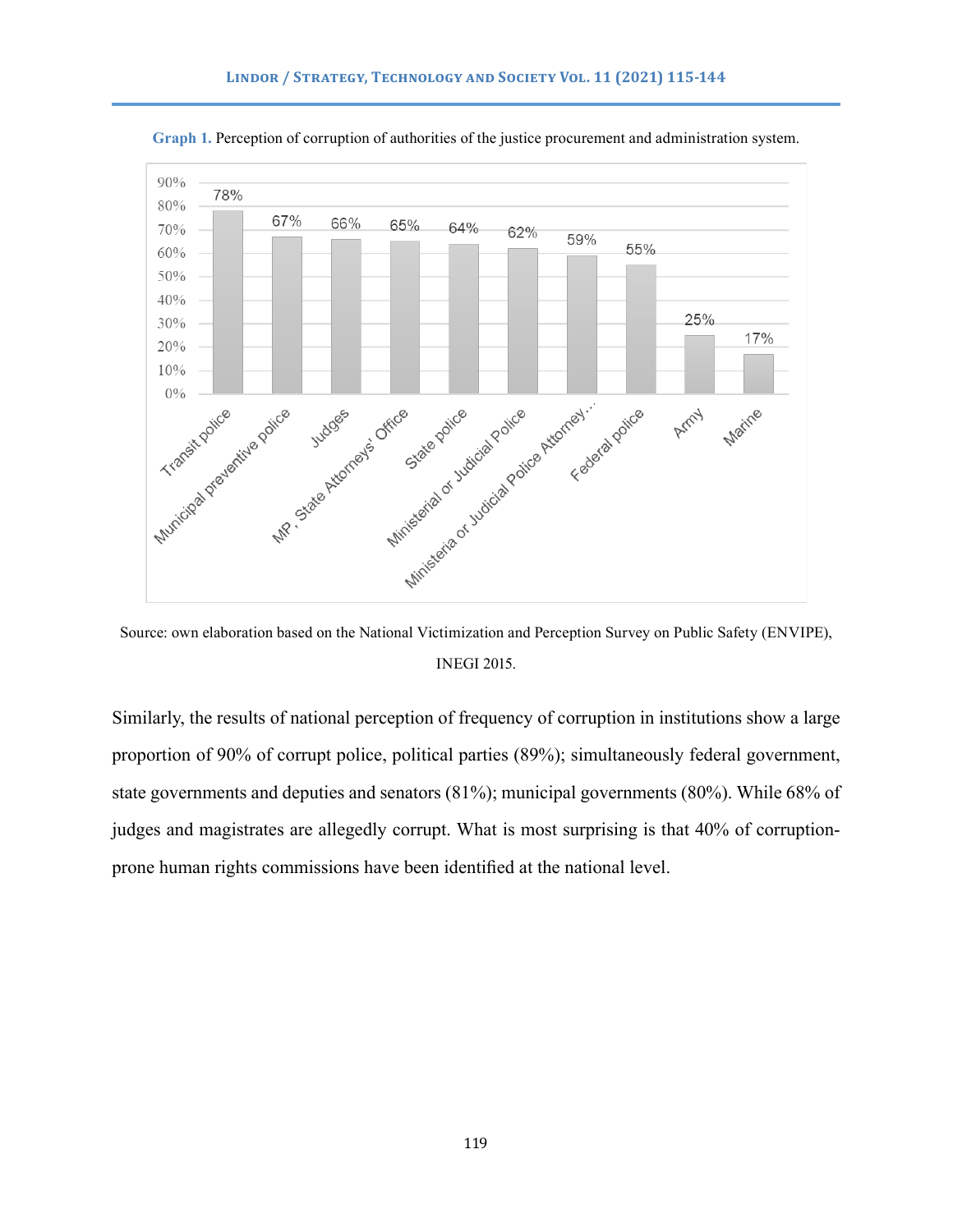

**Graph 2.** National perception of the frequency of corruption in institutions

Source: own elaboration with database in ENCIG, INEGI 2015.

The culture of transparency and accountability definitely benefits the people, government and civil societies seeking to measure, prevent and punish corruption to eradicate poverty levels. As Del Castillo (2003, p.5) states, it has been found that:

Corruption inhibits the social effect of public investment in strategic areas, thus promoting the sharpening of poverty and marginalization; it is therefore undeniable that corruption rates have an important influence on a country's political, economic and social development. Therefore, measuring levels of corruption is a necessary condition for taking measures to improve the political and economic life of modern democracies; it also points out that without measurement there can be no improvement and therefore efforts to combat corruption and strengthen accountability risk becoming a dead letter.

Thus, corrupt public servants long maintained control of public institutions, obviously with the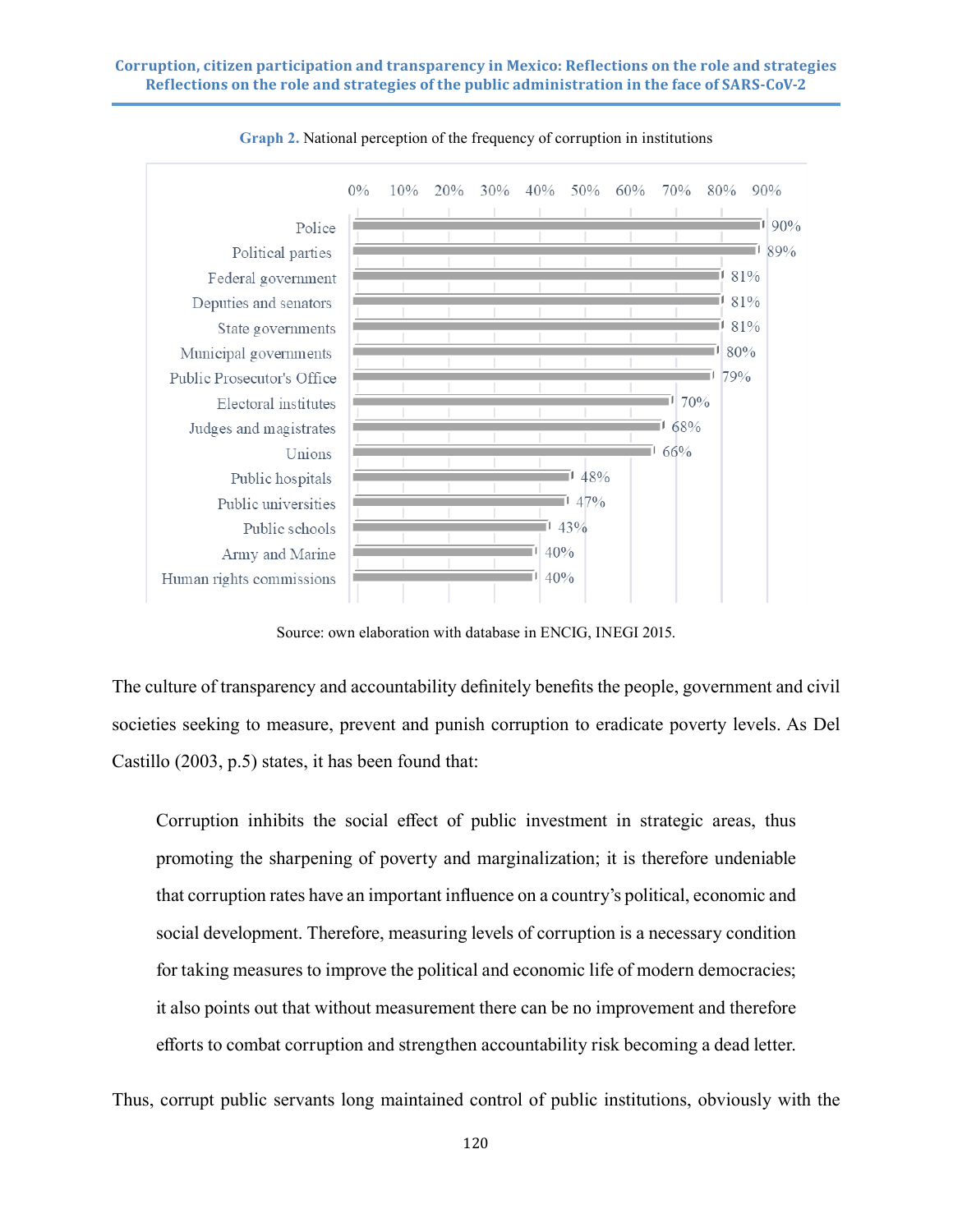help of the other two powers, i.e. there is administrative, political and judicial corruption but political corruption predominates. Every aspect of the public administration was controlled by the usual privileged collective where unnecessary and unjustifiable expenditures highlight the lack of transparency and accountability in Mexico.

To better understand the manifestations and repercussions of this phenomenon, it is important to note that corruption is understood as a human action to transgress existing norms and laws where the people involved suffer from a lack of ethical and moral principles and values. This simple definition refers to all types of bribery, fraud, sexual favors and illegal activities to obtain advantages or benefits contrary to legality.

For this reason, we can confirm that, regardless of public and private office, corruption is strictly related to a narcissistic personality disorder and other severe behavioral problems manifested by an absence of integrity, dignity, self-respect, ethics and empathy, perhaps as a result of a break in self-regulation during childhood. It should be remembered that self-regulation is linked to the control of emotions, stress, impulses, behavior, allowing thinking before acting and focus attention on a given task.

These situations involve the ability to control one's impulses and stop some activity (even if not desired) when necessary. This is not only in social interaction (emotional self-regulation) but also in thought (cognitive self-regulation), would say Villanueva et al, (2011, p.4). In addition, Kopp, (1982, p. 199) cited by Villanueva et al, (2011) defines self-regulation as the ability to meet a lawsuit, initiate and cease activities according to social demands, to modulate the intensity, frequency and duration of verbal and motor acts in social and educational contexts. In addition, it includes the ability to act on a goal or goal and generate socially appropriate behaviors in the absence of external monitors.

In this sense, self-regulation is often indispensable for the educational preparation and socialization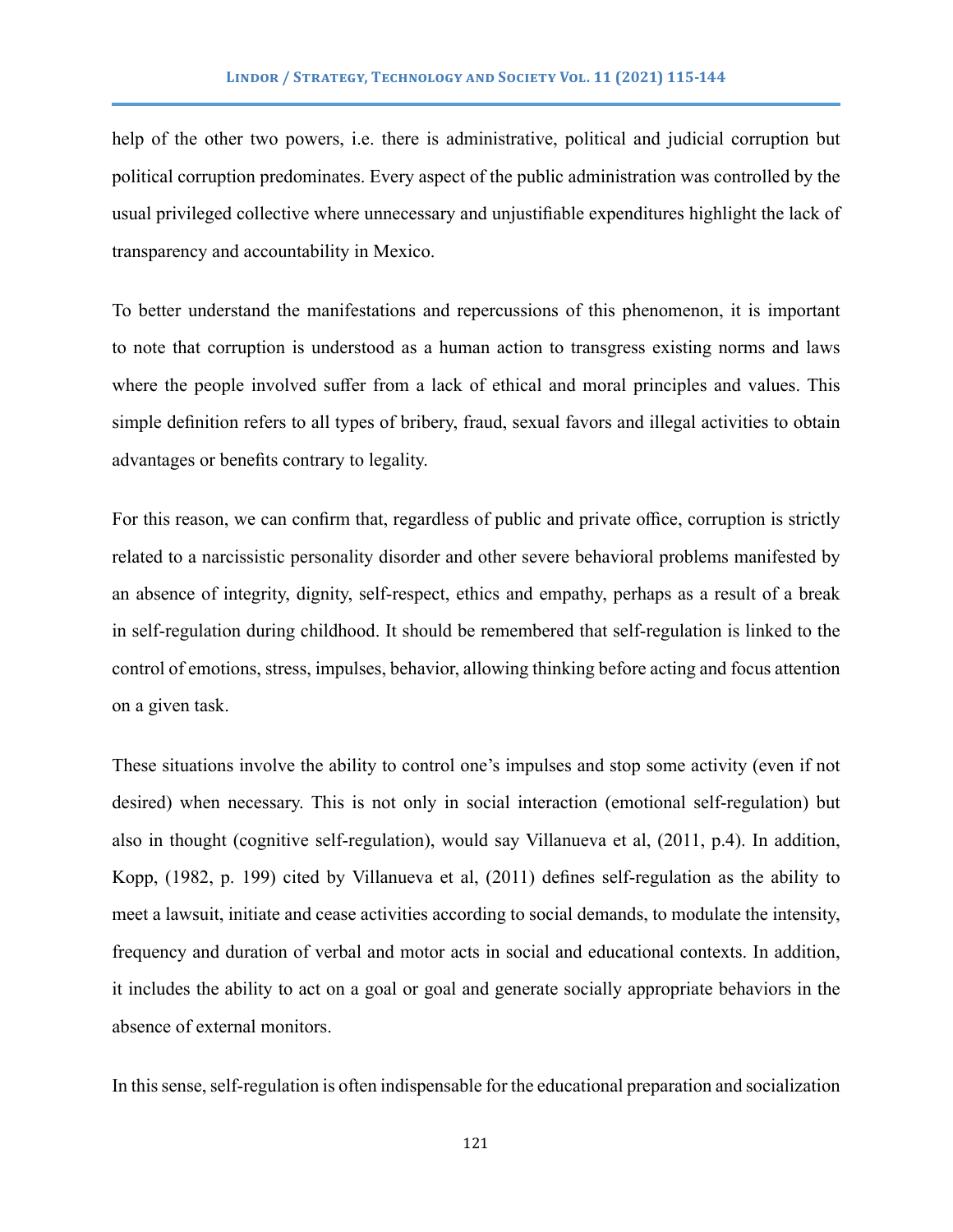of children who will have to interact with the outside world. For this same reason, parents should preach by example because they are their children's first and best teachers. This means that parents are an important guide for infants because the habits of parents or guardians are used as a pattern of action for the little ones. These patterns will be repeated in adult life. Corruption must therefore also be studied and understood from an educational and behavioral perspective of the human being. In other words, family education has a great impact on criminal behaviors and antisocial skills such as corruption and other vices.

Let us coincide with Torres (2002, p.78) when he pointed out that it must be taken into account that when talking about a child this formation is done on the basis that the creature already exists and that it has personality, thoughts and feelings, that is, that it does not form out of nothing and that its genetic structure is already established. It is not that there is nothing, but based on what exists and through parenting a person is socialized by adjusting his behavior and attitudes to the culturally established and instilled in him values recognized by society.

However, one can understand the responsibility and commitment of human beings by becoming parents with regard to the future, socialization and teaching of good behaviors in society. So, the ethical principles and moral values that guide human action and define personality, an individual's attitude and behavior to do good (being generous, loyal, honest, fair, transparent, respectful, altruistic, empathetic, sensitive, responsible, grateful, etc.) and thus avoiding bad qualities (Being violent, envious, corrupt, disloyal, dishonest, liar, ambitious, cheating, rapist, unfair, irresponsible, disrespectful , hypocritical, degenerate, etc...), recognizing morally and socially acceptable behaviors, are transmitted from home during the first years of the individual (childhood).

There is no doubt that an ethical and moral person feels an obligation to cultivate and teach mutual respect and subjection to social norms. Therefore, responsive and timely learning of moral values and ethical principles is key to promoting the culture of transparency and accountability in societies. We remember that honest children are adults and future full public servants and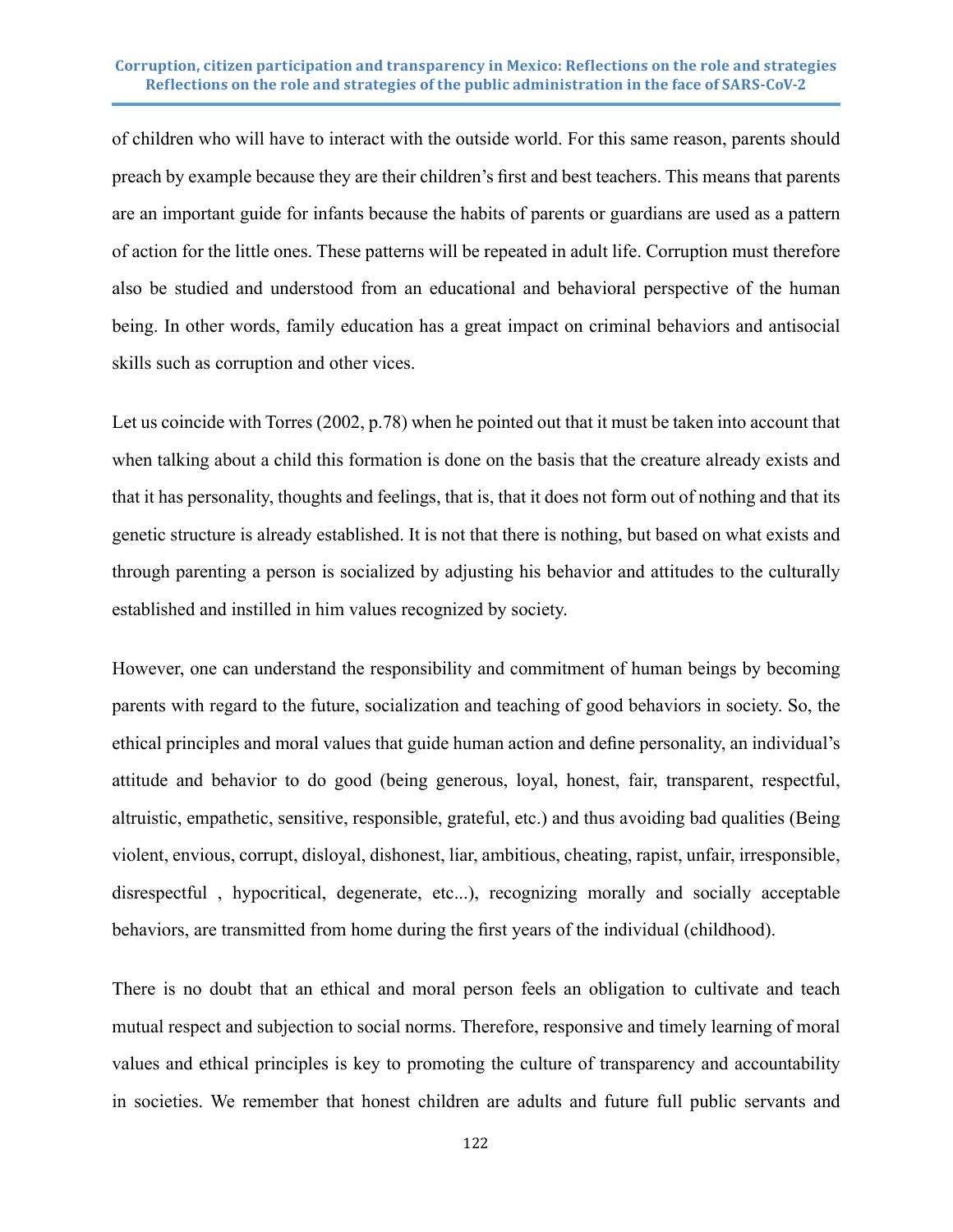politicians. However, we can consider that being ethical does not mean being perfect but acting correctly and honestly in any circumstance. That is why the ethical and moral person will never seek to satisfy his own interests at all costs by harming collective well-being.

Unfortunately, the moral and ethical principles that have made our ancestors full and transparent individuals and administrators have lost their validity. It seems that bad individuals tend to get the greatest respect and distinction than honest people; they are those who occupy the high command of the public service. Corruption is therefore constantly on the move; structural, multidimensional and multifactorial. Others would say that corruption is a cultural phenomenon; because they get used to hearing certain Mexican phrases, for example. "He who does not trade, does not advance"; "Él que no tranza no avanza" "The dog dances with money"; *"Con dinero baila el perro"* "How do we manage?" ¿Cómo *nos arreglamos?*

We insist, everything is learned in childhood, so the fight against corruption and other dishonest actions in society must start from home and school. In this sense, responsibility in parenting refers to parents including in the reasons for their behavior the foresight of the possible effects of their behavior on the optimal integral development of their children. Therefore, responsibility for parenting is the obligation of parents to account for the consequences of their behavior on the child development process (Villanueva et al, 2011, p.81).

We believe that family education and the creation of self-regulation techniques for behaviors in children since childhood are essential to prevent all the antisocial problems that individuals might present in the future including dishonest acts such as corruption, violence, rape and organized crime, etc., as well as self-love, mutual respect and control of their emotions.

Similarly, the term corruption is defined as any activity through which the form and object of one thing, a procedure or a relationship is altered and disrupted, in exchange for the promise or mutual benefits among its protagonists. In short, it is a question of altering the essence of a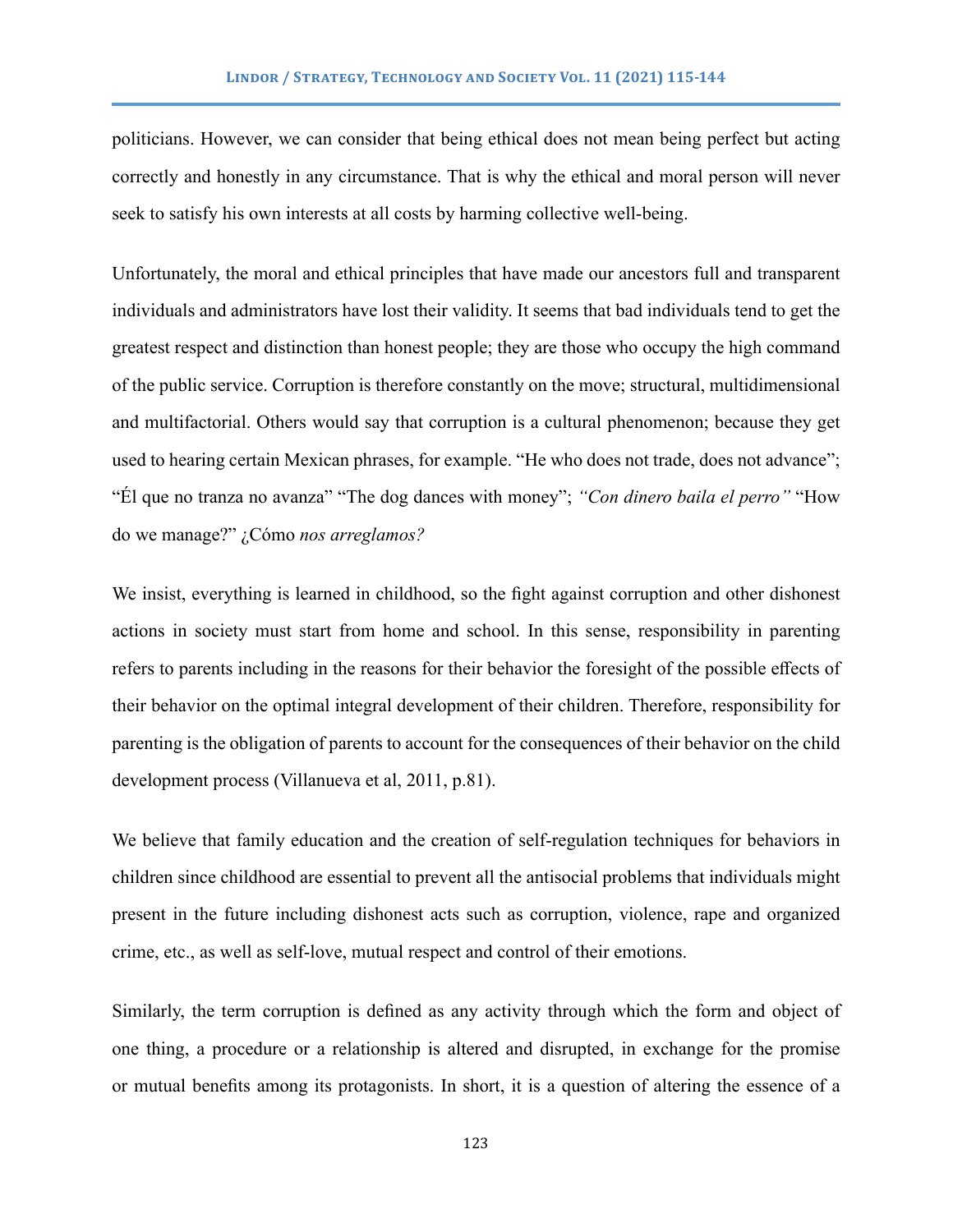process by means of composites that generate undue advantages (Ochoa, 2017, pp.206-207). From an economic context, Gilli (2014, p.41) defines corruption as a relationship where the power of money influences public administration to obtain certain favors and public officials, in turn, break the rules to favor those who provide them with an economic benefit although the advantages may include any form of non-directly measurable gratification in money.

In this context, it can be understood as an exchange where actors have rational behavior as they seek to satisfy their own interest. Even, from an extreme stance, it is claimed that a bribe is a market price when a free market is not allowed. While Garzón Valdés (1997) quoted in Gilli (2014, p.45) said:

Corruption is a crime or an offence involving the violation of any obligation on the part of a decision-marker. If it is accepted that obligations are duties acquired by the express or implied acceptance of a particular position, corruption always implies an act of disloyalties towards the regulatory system. The corrupt act or activity requires, in addition to the decision-marker, the intervention of one or more persons. It is a participatory act in which one party seeks to influence the behavior of the other through promises, threats or benefits prohibited by the regulatory system.

It is very interesting to see that all the authors agree that this phenomenon is harmed for collective development, and certainly corruption is a mental health problem because it alludes to the symptom of narcissistic personality and behavioral disorders manifested by "dishonesty, irresponsibility, disloyalty and abuses of trust, absence of fortitude that incites the corrupt to endure in his criminal practices overlooking all notions of ethics, morality, personal and social well-being. The corrupt lets himself be controlled by Id, weakens his Ego and ignores the Superego. In this case, the fight against corruption becomes a constant and necessary struggle between good and evil, the just and the unjust, between good and dishonest public and private servants. However, it is understood why the corrupt do not care so much about their reputation and that of their family members.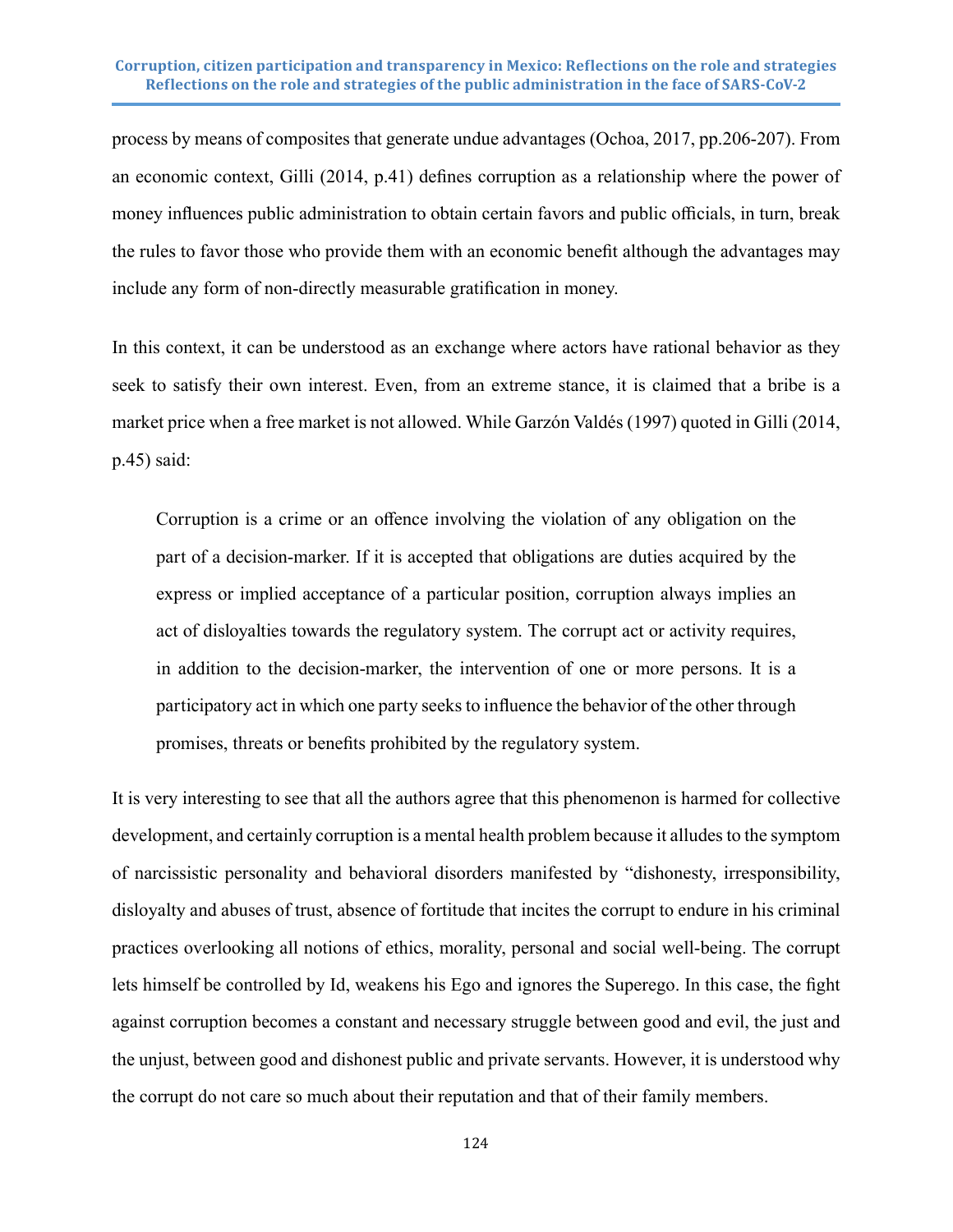Moreover, greed, arrogance, and power make him feel unstoppable and untouchable until justice acted properly and impartially. For this reason, impunity is the enemy of justice, ethics and democracy. According to the Global Corruption Barometer (2013) for more than 90% of Mexicans, corruption is a problem and for almost 80% of them it is a serious problem (Casar, 2016, p. 25). It is important to note that 14% of respondents consider corruption to be a problem. While a ratio of 5% said this phenomenon is a small problem; by contrast, 1% minimize its impact on society.



**Graph 3.** Mexicans' perception of corruption as a social problem

Source: own elaboration with database in Global Corruption Barometer, Transparency International 2013.

Corruption should therefore not be limited to simple political discourse but is worth being treated as a real obstacle to sustainable development, social peace facilitated by democratic processes, quality public management, and efficient and effective governance. Therefore, this article aims to contribute to the prevention and combat of any form of corruption by describing its manifestations and impact on the population during the Covid-19 pandemic.

We reiterate that corruption relates to some extent to problems of conduct and the lack of integrity exclusively of the public due to the premeditated and obsessive decision to remain in criminal acts. For, citizen participation and denunciations are fundamental to countering corruption and bribery in Covid-19 times.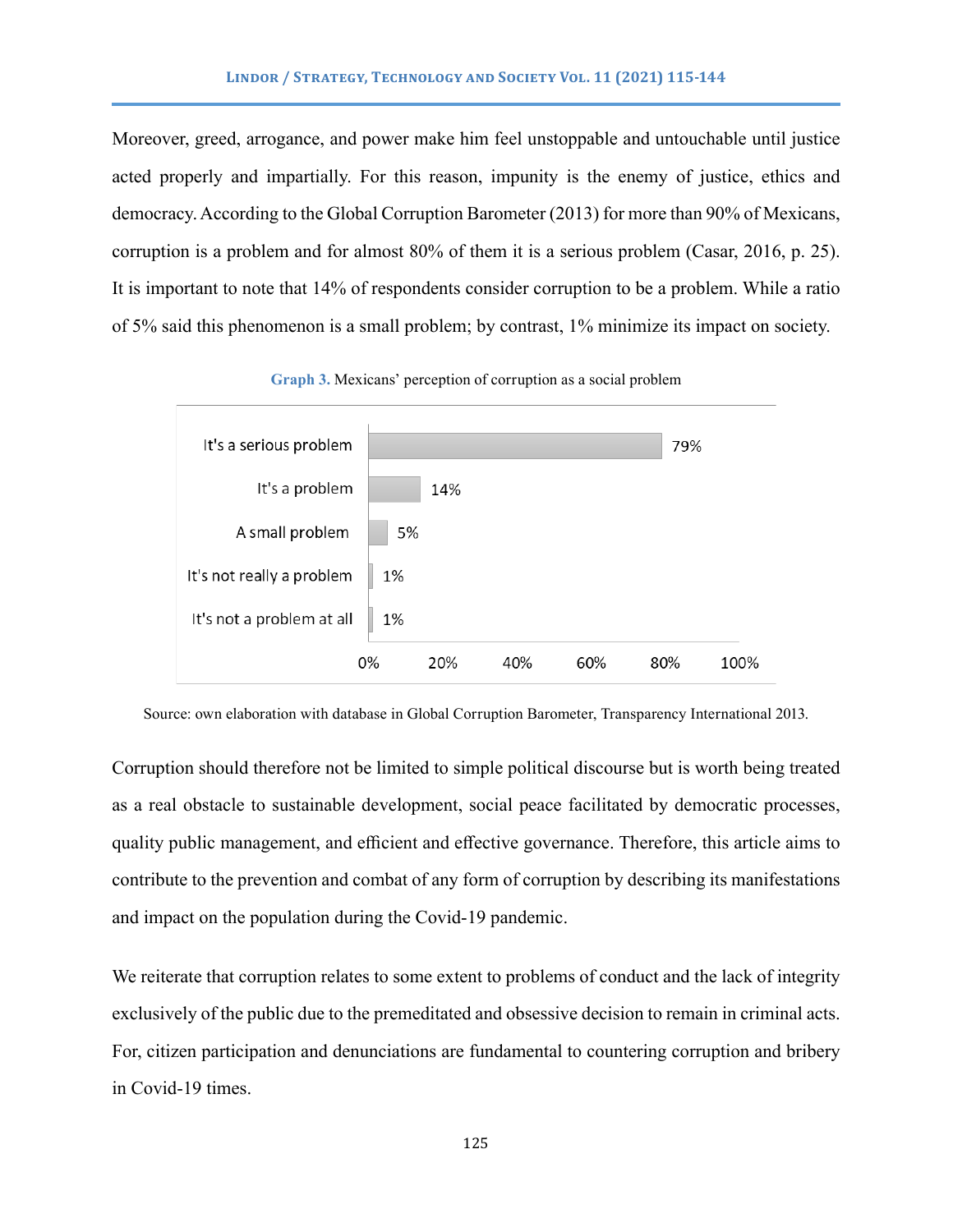## **2. Methodology**

## **Method**

It is a qualitative investigation where the descriptive and bibliographic method is used to describe, interpret and argue acts of corruption in Mexico before and during the Covid-19 pandemic. It should be remembered that the bibliographic method allows obtaining useful information to structure and explaining the phenomenon to be studied.

Research carried out using descriptive methods is called descriptive research, its purpose is to define, classify, catalog or characterize the object of study. When it is intended to obtain general descriptions we will say that it is of a nomotetic type, and when the purpose is the description of specific objects we will say that it is idiographic. Descriptive methods can be qualitative or quantitative. Qualitative methods are based on the use of verbal language and do not resort to quantification. The main methods of descriptive research are observational, survey and single-case studies<sup>2</sup>.

For his part, Jiménez (1998, p.12) noted that descriptive studies are based on a stronger knowledge base than exploratory ones. In these cases the scientific problem has reached a certain level of clarity but information is still needed in order to establish paths that lead to the clarification of causal relationships. The problem is often practical in nature, and its solution is about knowledge of the causes, but causal hypotheses can only start from the full and in-depth description of the problem in question. On the other hand, the bibliographic method as the name implies is the revision of the existing bibliographic material on the subject to be studied, useful for analyzing, diagnosing and drawing conclusions. (Matos, s.f) considers it an essential step because it includes a set of phases covering observation, research, interpretation, reflection and analysis to obtain the necessary basis for the development of any study.

In this sense, the documentary method allows the selection and collection of information through

<sup>2</sup> Véase: [https://www.uv.es/webgid/Descriptiva/331\\_mtodos.html](https://www.uv.es/webgid/Descriptiva/331_mtodos.html)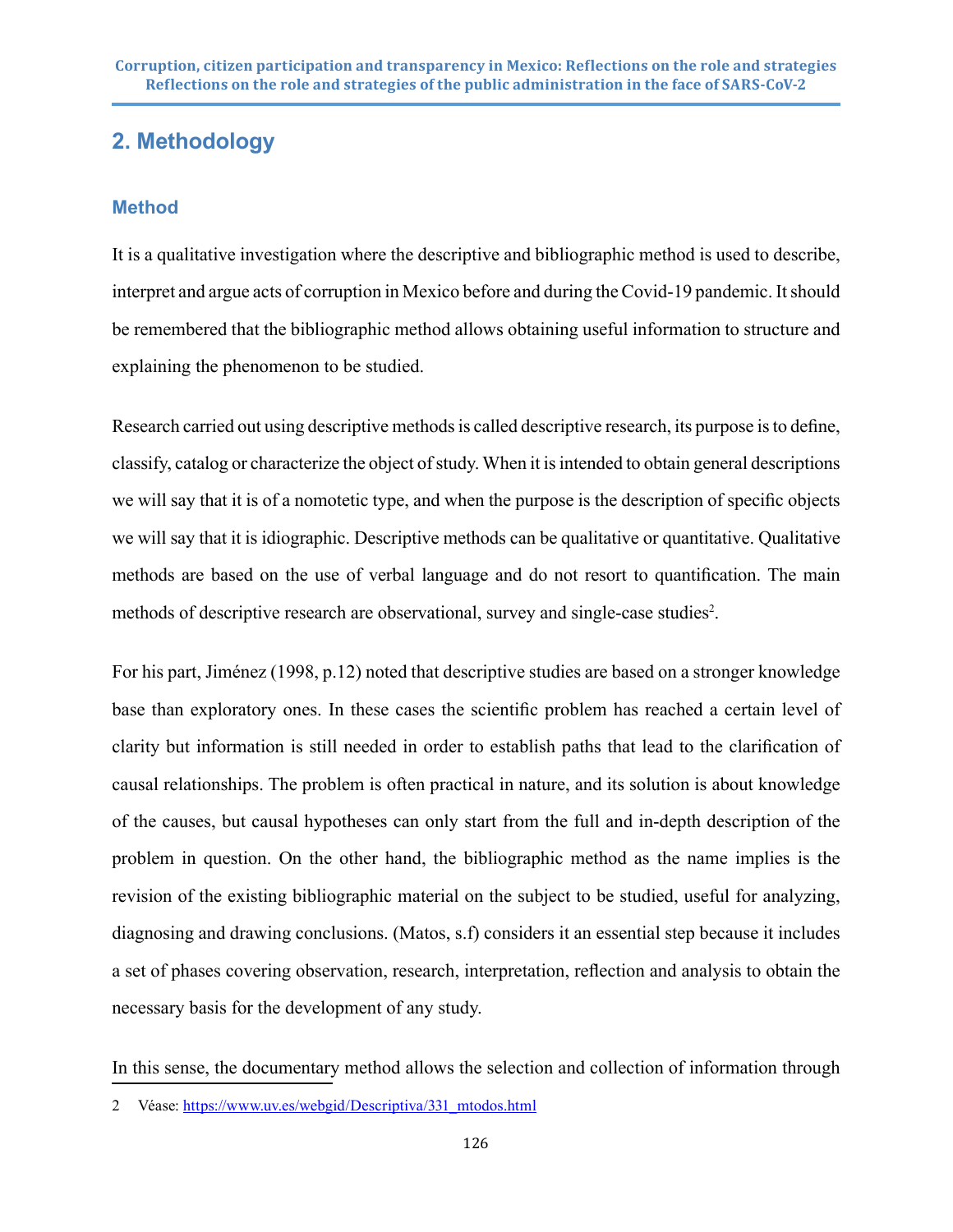reading, documents and bibliographic materials that facilitate the interpretation of the researcher reflect and analyze a particular phenomenon. In this case, we focus on the phenomena of corruption and the lack of culture of transparency that significantly impede democratic processes, sustainable development and respect for human rights in Mexican society in Covid-19 times.

## **Research and technical design**

Therefore, a literature review was conducted using updated databases in various indexed journal articles on the subject of research to collect relevant information. Therefore, the process consisted of collecting articles related to defined variables, analyzing them, comparing the evidence they provided with similar authors (Manterola et al., 2013). In this sense, the description, explanation and impact of corruption in Mexican institutions was taken into account, considering that this phenomenon has a historical-cultural aspect that causes its permanence and institutionalization. In addition, corruption is linked to impunity, which harms criminal proceedings and compliance with existing rules on justice, transparency and human rights. Similarly, the formulation of the problem was to identify the relationship between corruption, citizen participation and transparency in the public administration in Mexico, emphasizing the essential role of the state in creating strategies that would prevent and combat corruption as a tremendous threat to democracy and good governance.

In order to achieve the main objective of the investigation, on the one hand, recent acts of corruption, bribery and sales of health materials at exorbitant prices were considered, and on the other hand, complaints against certain health professionals seeking sexual favors from relatives of patients in exchange for medical care and access to respirators during the Covid-19 pandemic. Finally, evidence was sought from several expensive hospital constructions unfinished by the health contingency in Mexico mainly in the north and northeast of the country.

Therefore, the criteria for selecting articles that are linked to the keywords of the work were defined and analyzed in order to obtain as much information as possible and establish theoretical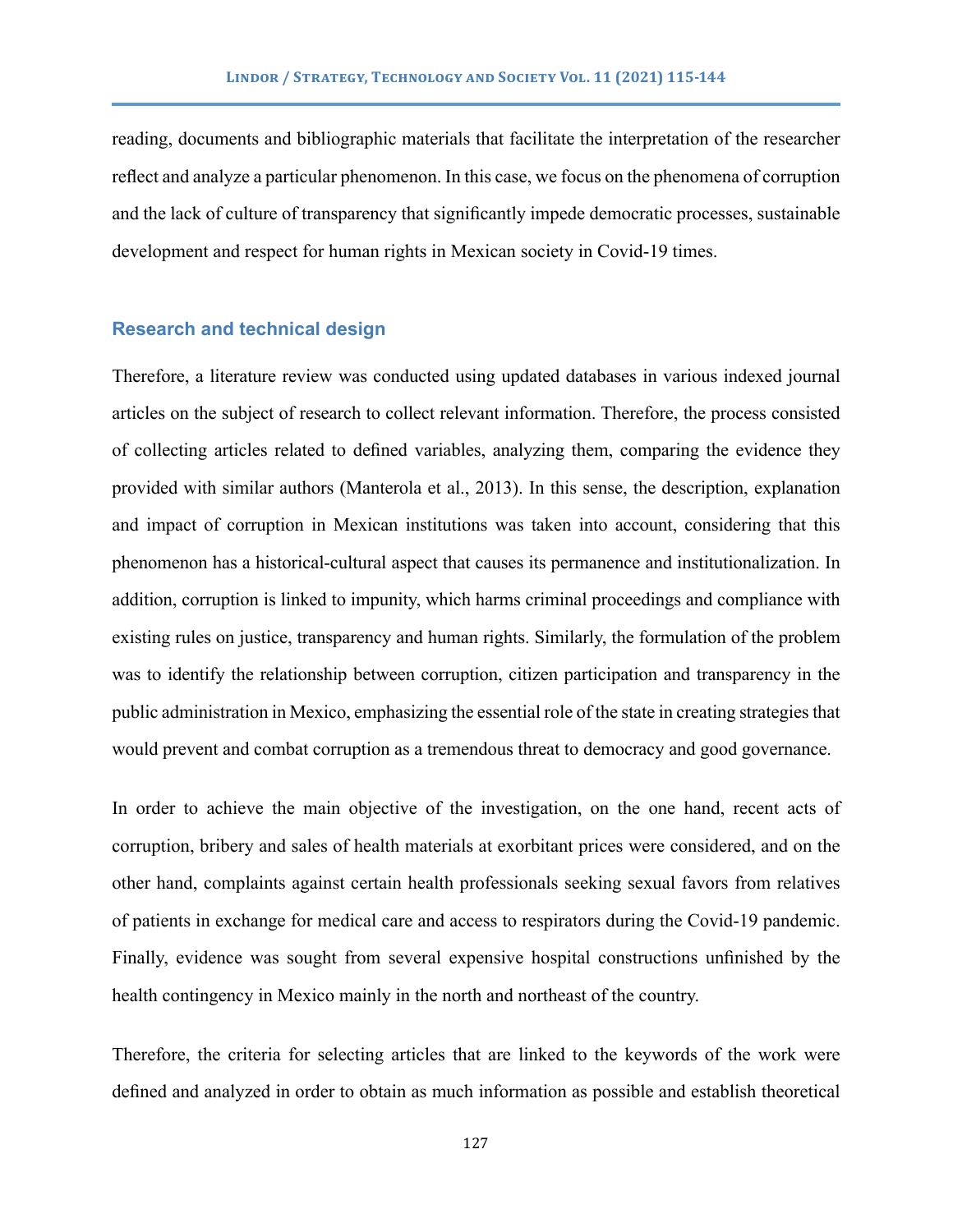and conceptual relationships. Because the database on corruption at the time of the pandemic is not available to the public, complaints and interviews by the person responsible for anti-corruption and transparency issues were considered to corroborate irregularities, bribery, abuse and requests for sexual favors in exchange for medical care and a respirator in the federal states mentioned in the document. To this end, a number of sources relating the facts were consulted in order to extract the relevant data.

## **3. Literature review**

#### **3. 1 Corruption, citizen participation and transparency**

One of the impediments caused by corruption is the low participation of Community actors in decision-making and access to public information, as well as the lack of complaints for various reasons. In all democratic countries, citizen participation is an indispensable piece for local development, the implementation of consistent public policies, equal opportunities, and transparency and accountability. Similarly, the National Commission on Human Rights (2016, p.11) mentions "One of the fundamental elements of the rights approach is participation. The right to participate is a right that is intertwined with fundamental democratic principles. As a result, public policies should be developed and implemented on the basis of broad participation and consultation of populations and social actors affected by development projects."

That is, the State is obliged to recognize and guarantee the right to citizen participation in all areas to promote inclusion and democracy as a fundamental element of good governance. Although human rights activists state that the conduct of consultation processes is a responsibility of the State, not of other parties, such as the company seeking to obtain the concession or investment contract. In many of the countries that are part of the inter-American system, state responsibility has been transferred to develop the prior consultation to private companies, leading to a de facto privatization of state responsibility (NCHR, 2016, p.26); several cases of abuses of power and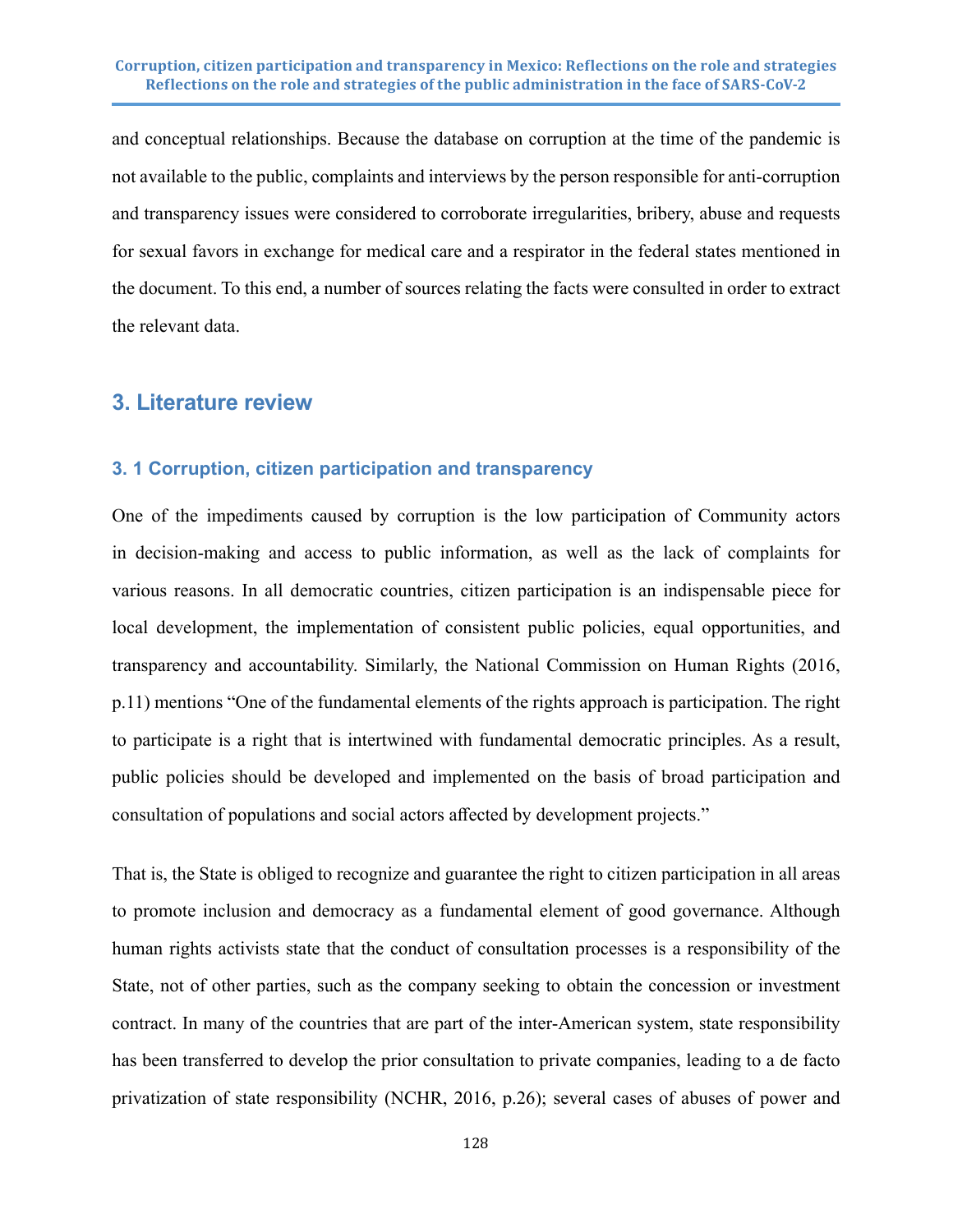exploitation of indigenous peoples and communities have been identified.

We know that indigenous people remain one of the most vulnerable and chronic poor groups in the country because of discrimination and corruption. It was reported that 7 out of 10 indigenous people in Mexico are poor; 3 out of 10 members of an indigenous community have educational lag, inability to feed and low quality of their homes. 2 out of 10 do not have access to health institutions. Referring to CONEVAL figures published in 2016, it estimated that 77.6% of indigenous people do not have access to social security and 56.3% do not have access to basic life services such as water, electricity, gas, drainage and communications (El Economista, 2018).

While the recent report of the Senate of the Republic (2019) reveals that between 16 and 25 million indigenous people are in extreme poverty; eight thousand of them, imprisoned for the misrecognize of their rights. The truth is that these individuals live in the most inhospitable areas of the country, are exploited and/or used for political discourse. Their situation of poverty and marginalization is as extreme as it is secular and their communities are on the threshold of extreme poverty.

Similarly, INEGI (2018) mentions that 14.6% of the adult population in contact with a public servant in 2017 experienced some act of corruption at the national level. Meanwhile, 5.4% of all establishments were victims of corruption. In 2017, the incidence rate of corruption (25,541 crimes per hundred thousand inhabitants who had contact with public servants) was even higher than the criminal incidence of street robbery or public transport (11,081 crimes per hundred thousand inhabitants). By the end of 2017, 15 entities had fully incorporated the scheme of the General Law of the National Anti-Corruption System into their work processes; 14 states had partially implemented it.

In addition, the Federation Superior Audit (ASF) estimated that 86 billion pesos were used in the last decade for diversions, sub-activities, waste of public resources and improper payments in the federal government. The damage, however, can be greater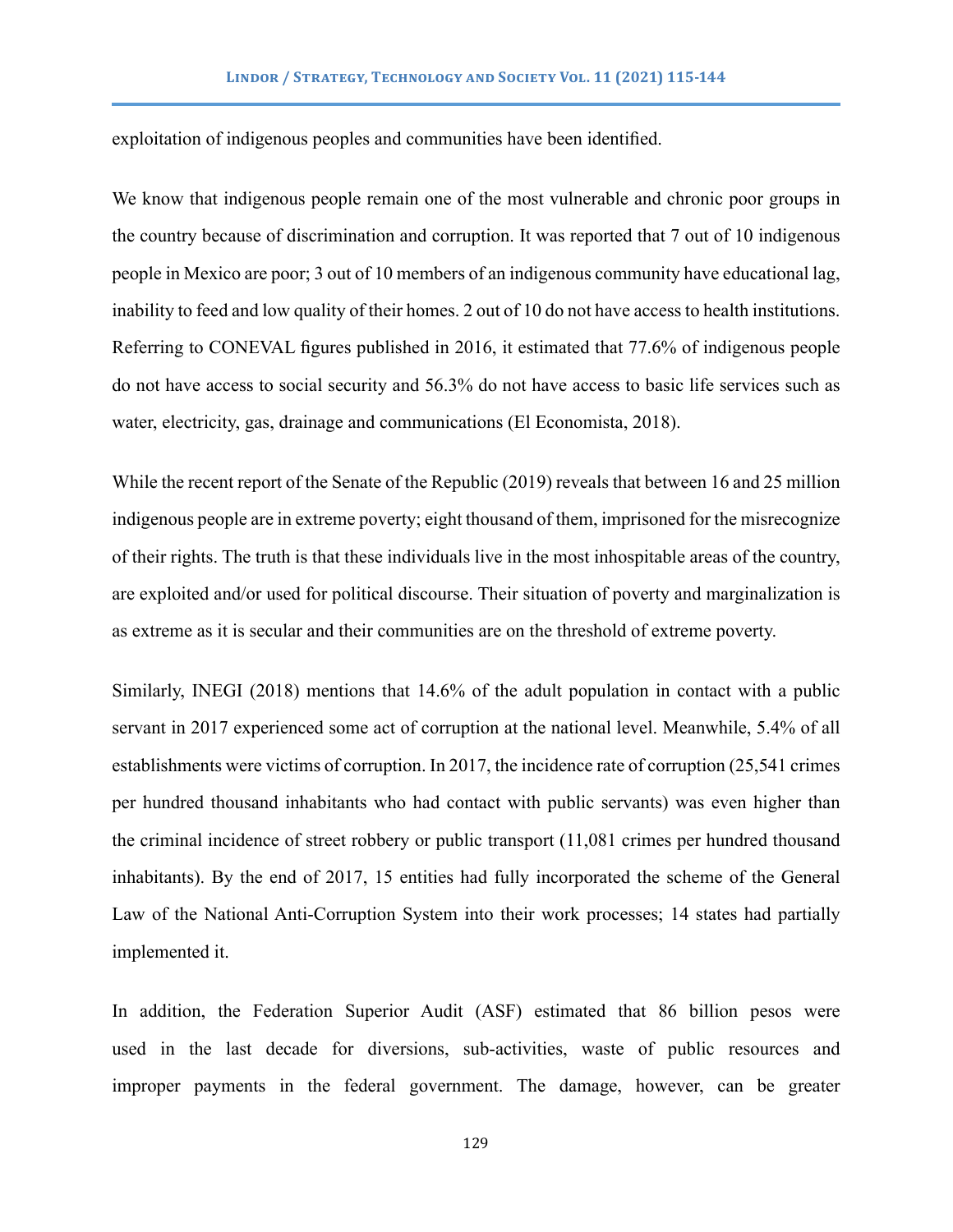when you consider that it slows down the development of the economy, defeats erdurism, decreases productivity, favors rentism, and inhibits investment. In addition, it generates disenchantment with democracy, weakens institutions, promotes clientelism and damages credibility; but it also decreases social welfare and spending efficiency; exacerbates inequality, limits mobility and hinders justice (SinEmbargo, 2015).

According to the Barometer of the Americas 2014, Mexico (place 35 of the ranking) is the fourth country in Latin America where the payment of bribes is most common, only below Haiti, Bolivia and Paraguay (Casar, 2016, p.17) cited by (Vital et al, 2014). That is to say that Mexico had greater cases of corruption than Argentina and Venezuela (see Graph 4).





Source: own elaboration with CPI database, International Transparency 2015.

#### *3.2 Citizen participation, allegations of corruption and sex favors in COVID-19 times in Mexico*

In these difficult times, the culture of transparency and accountability and public integrity are imposed as a possible alternative to this social and administrative problem. The current administration is committed to promoting institutional integrity by combating bribery and fraud,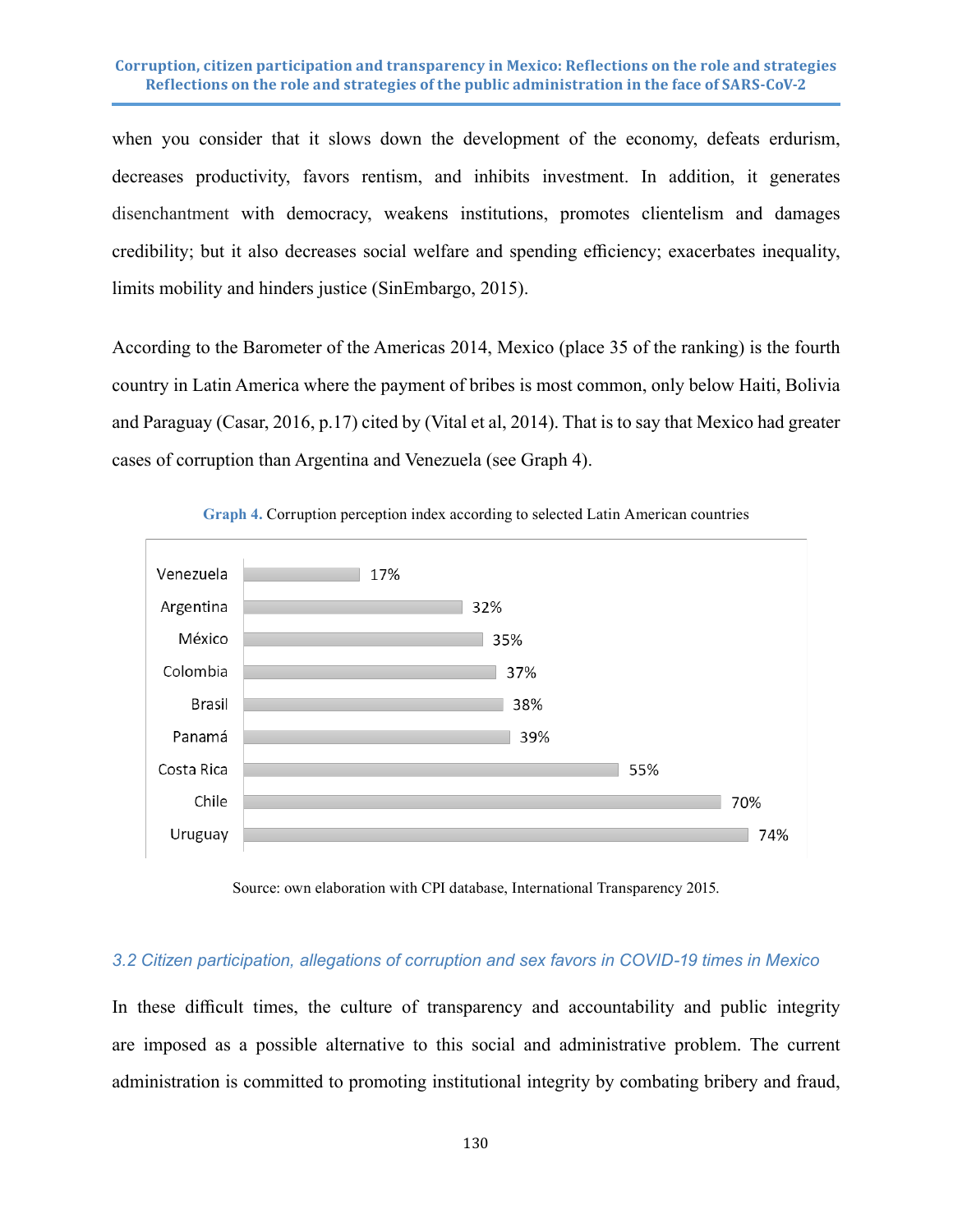but corruption remains a recurring phenomenon in Mexican society, it appears that much remains to see the light at the end of the tunnel.

UN Mexico (2020), reporting the intervention of the Secretary-General who has expressed concerns about possible irregularities and acts of corruption perpetrated by certain officials and citizens during the pandemic. For this reason, the international official notes that "corruption is criminal and immoral, and represents the greatest betrayal of public trust. It is even more damaging in times of crisis, as is happening now in the world with the disease pandemic (COVID-19). The response to the virus is creating new opportunities to exploit weak supervision and inadequate transparency, diverting resources that should be earmarked for people in their most in need. Governments can act hastily, without making proper checks on suppliers or without determining fair prices. Unscrupulous traders sell poor products, such as faulty respirators, poorly manufactured tests, or counterfeit drugs..." Therefore, Flores (2020) said that, in Aristegui's news program, the executive director of the initiative, Angeles Estrada, disclosed that a large number of complaints (35%) they refer to corruption and, among other allegations, unseemly proposals are made by health personnel. According to complaints, relatives of patients have been asked for sexual favors to care for patients or to provide them with specific services, such as providing them with a respirator.

According to Forbes (2020), in Hidalgo State, he bought 20 fans last May from a company, owned by a son of a senior Mexican government official, from the Federal Electricity Commission. He offered the fans at 1,550,000 Mexican pesos per unit, equivalent to about \$70,000. This is the highest price since the pandemic exploded. Likewise, very recently in San Luis Potosí, where the fans were acquired did not meet the requirements established by the health authorities, (COFEPRIS). To another company to which 2,500 fans had been acquired, we show evidence that the owner was flagged for fraud in the United States and sanctioned by that country's Securities and Exchange Commission. The Covid-19 pandemic found high corruption rates in the region, so more equitable public management is needed.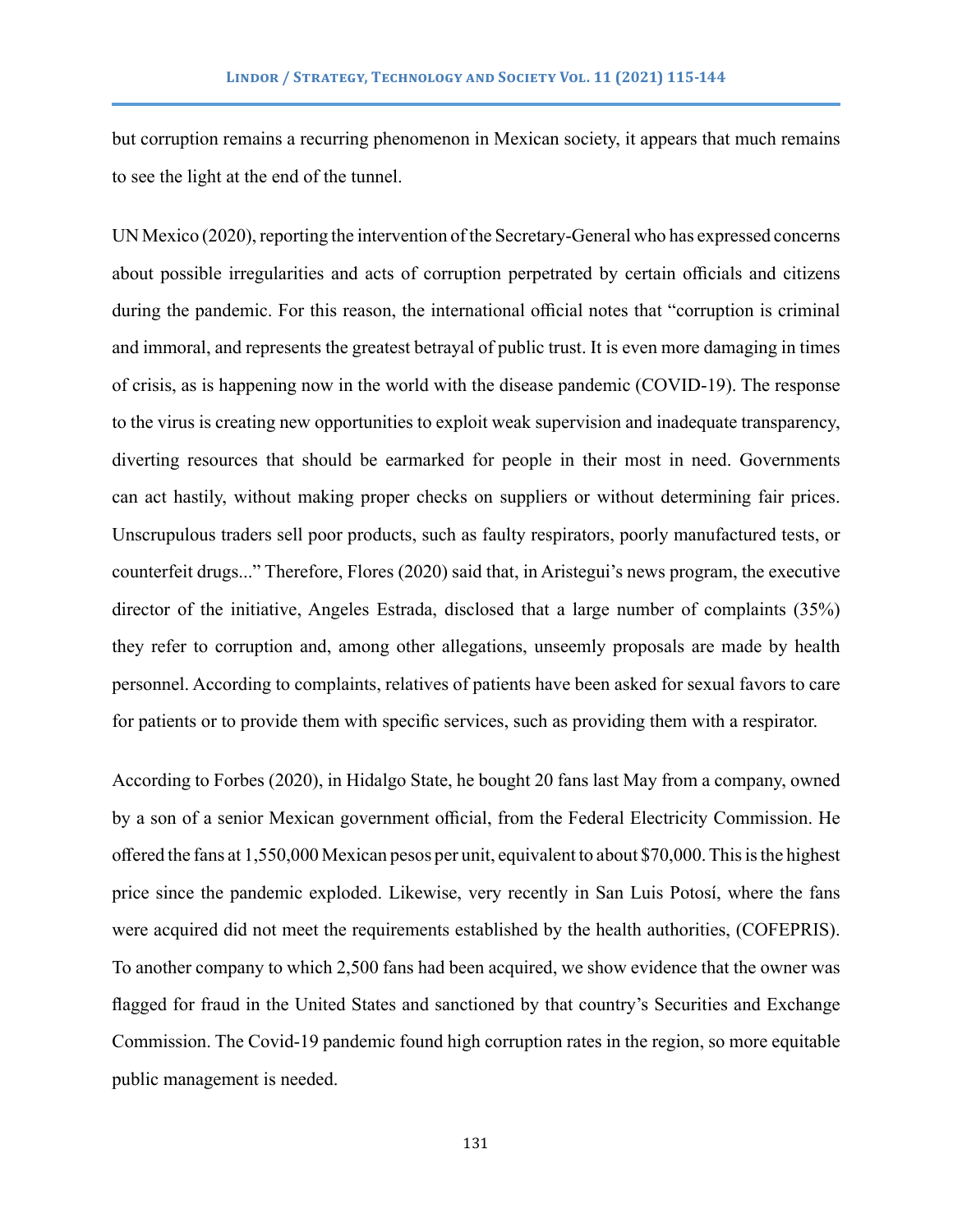Similarly, it has been reported in Monterey that some health workers have taken advantage of the Covid-19 pandemic to ask their patients for sexual favors. Those affected have also reported operational failures by health care providers for viral health care, as well as acts of micro corruption of those who are victims when seeking help. There are 135 reports recorded so far, of which 35% relate to acts of corruption, although there are also reports of unwanted applications (Progreso, 2020). According to the updated data found on the #Denunciacorrupcióncororavirus platform, a number of 352 complaints are observed at the moment i.e. health personnel (33.3%), Operational Failures (29.8%), Corruption (26.2%) and Clinical record (10.7%).

According to the map of complaints (see chart 5) - by acts of corruption we have: Baja California (3), Nuevo León (2), Jalisco (1), Michoacán (2), Guanajuato (2), Aguascalientes (2), Querétaro (1), Guerrero (1), Colima (1), State of Mexico (10), Morelos (2), Chiapas (1), Campeche (1) and Mexico city (15). The other states do not record allegations of corruption at the time of consultation of published data.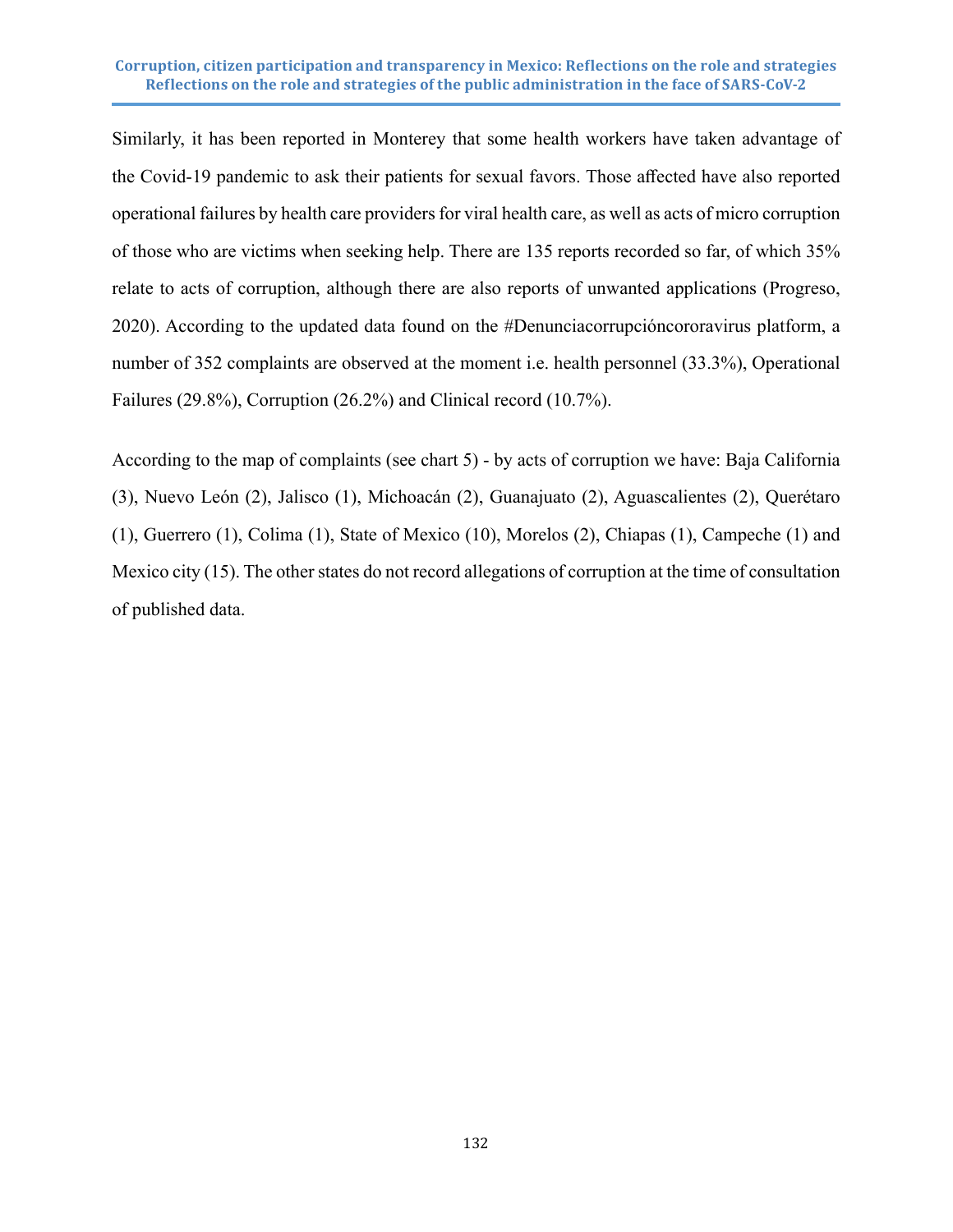

**Graph 5.** Map of allegations of corruption in Covid-19 times.

Source: own elaboration based on denunciacorruptioncoronavirus, 2020<sup>3</sup>.

Also, between March and May of this year #DenunciaCorrupcionCoranavirus has recorded 120 complaints from 17 states of the country (especially Mexico City, State of Mexico and Querétaro) that are divided among the areas of corruption, operational failures, health sector reports and personal data restriction. 37 and 29 per cent belong to complaints from health personnel and acts of corruption, while the rest belong to operational failures and failure to deliver clinical records or COVID-19 test results. It seems that they are not only asked for money and sexual favors but also some goods such as watches (Guerrero, 2020).

According to Ramirez (2020), some expensive works unfinished because of the pandemic have also been revealed. Only infrastructure in the north of the country adds up to an investment of four thousand and 254 million pesos unused. A report discusses the causes of three hospitals in the northeast of the country: Coahuila, Nuevo León and Tamaulipas. The results range from favoritism

<sup>3</sup> Last consultation date: September 7, 2020.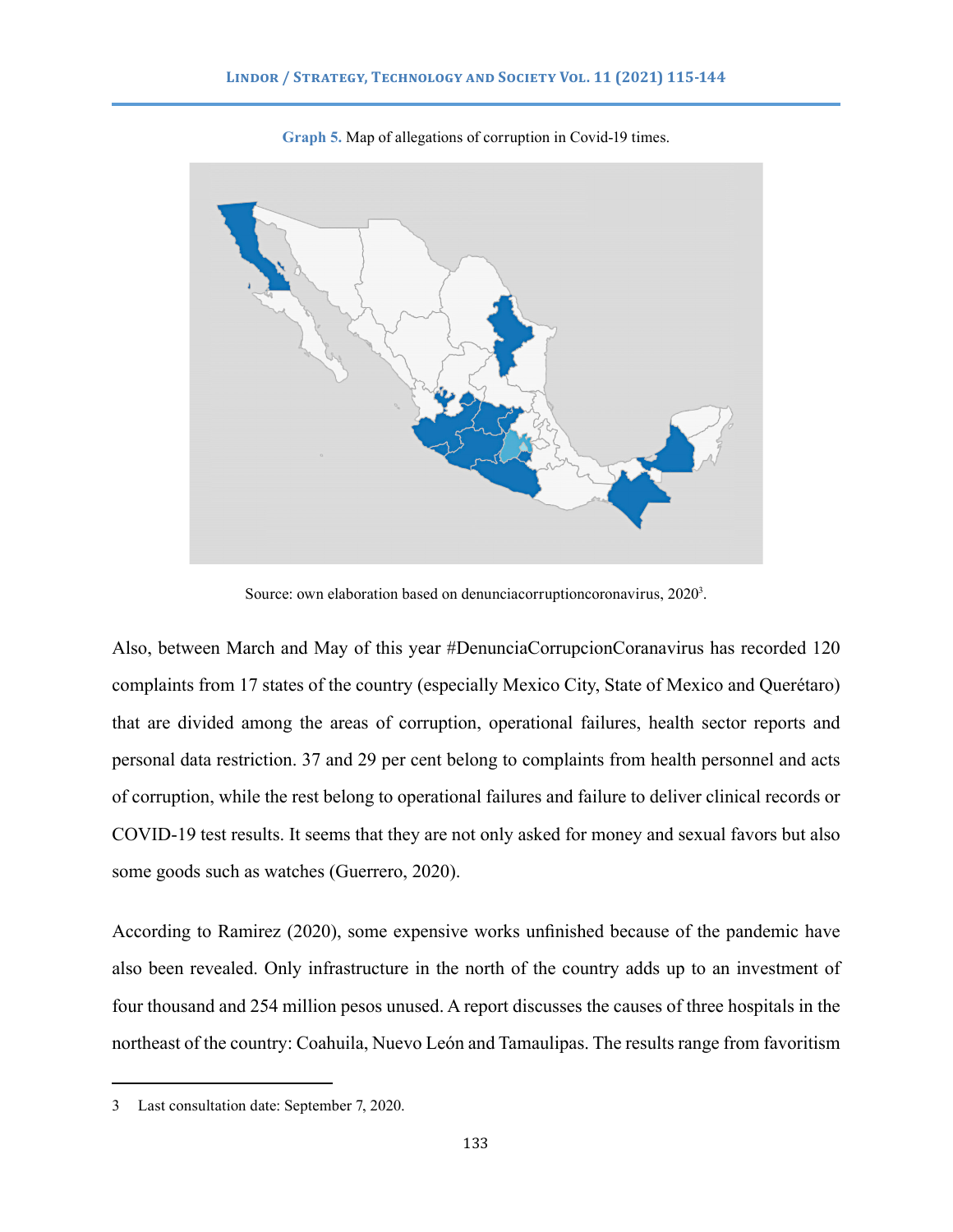to builders, non-compliance with construction advances and government oversight failures. By the end of 2019 in Mexico there were 306 hospital works whose construction had been dilated and remained unfinished, 22 of them in the six states of the northern border: something unfavorable to the population in the context of the crisis caused by the Covid-19 pandemic. In northeastern Mexico there are at least three health buildings such as Coahuila that have delayed its operation for years and doubled its costs due to poor economic and administrative management that have prevented thousands of inhabitants from accessing better health services.

We are convinced that it takes two for bribes and corruption. In this sense, the eradication of this crime must be understood as teamwork, co-responsibility, a moral commitment linked to civic education and patriotism, regardless of political conviction or opposition groups. We therefore highlight the dishonesty of some public servants but we also blame the complicity of certain citizens who contribute to bribery and the permanence of corruption in Mexican society. Nationally, it has been reported that 61% of respondents agree to have bribed the police, 55% from a member of the judiciary, 27% from public servants for registrations and permits, and 17% of Mexicans have bribed for some type of tax. Likewise, most Mexicans agree to have purchased one or the other type of pirated product or to take service illegally in 2013 (Casar, 2016, p.52).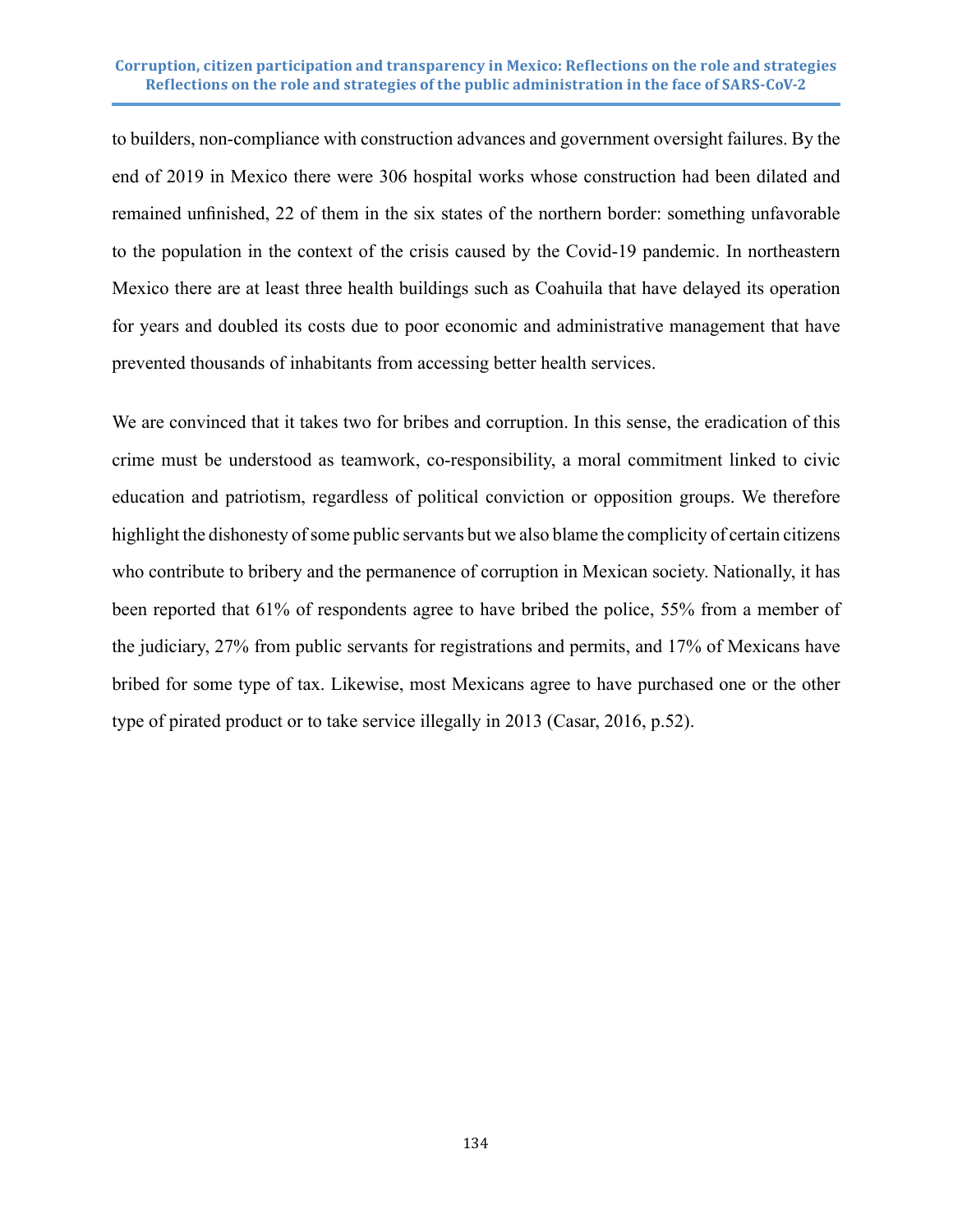

**Graph 6.** Did you or someone in your household pay a bribe to one of the following institutions in the last 12

Source: own elaboration with Global Corruption Barometer database, International Transparency 2013.

It appears that several complaints of corruption in the entities were not punished because of impunity. We know that there is impunity because there is complicity of certain senior managers. It is obvious that the authorities must remedy this situation through a consistent public policy to combat corruption by promoting the culture of transparency and allowing openness to citizen participation as well as the coordination of the various bodies or organisms competent to enforce the law to restore citizen trust in public institutions and their representatives. "Trust as a democratic value has been especially important for those countries that build the democratic building today because it is part of the catalogue of values by which it is possible to cement their institutions. The value of trust is largely a sign of health in a political community" (Heras, 2010, pp.5-6). But, the corruption cases that occurred during Covid-19 also will be forgotten?

Definitely, citizen trust, efficiency and quality of government performance are essential for the preservation of power and participatory democracy. We remember that corruption (51%) has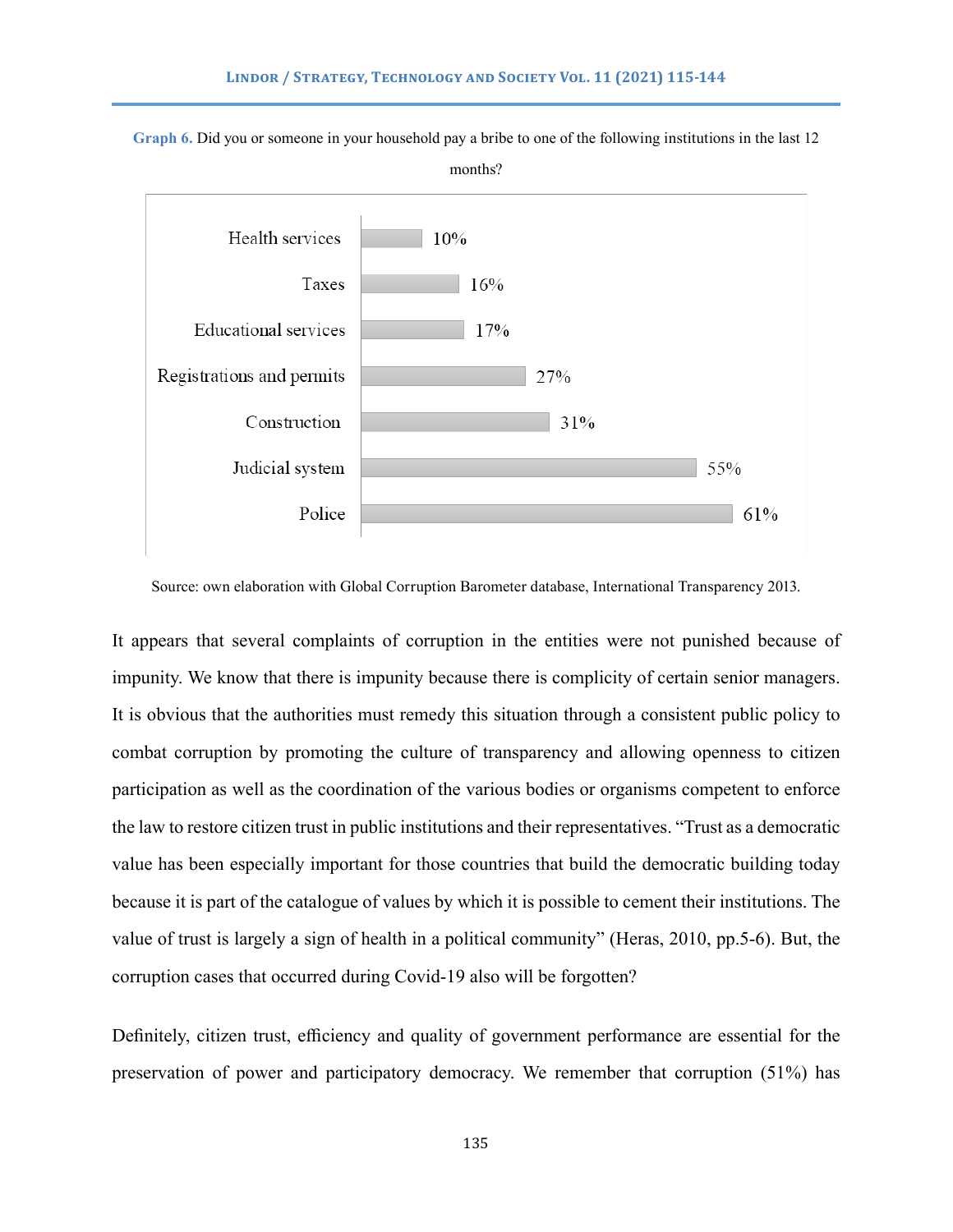become the second most important problem nationally in 2015; insecurity and crime (66%) lead the perception. Meanwhile, lack of accountability reached 5%, poverty (36%), unemployment (41%) and poor government performance (35%) (See graph 6).



**Graph 7.** Perception of the most important problems at the national level

Source: own elaboration based on ENGID<sup>4</sup> INEGI, 2015.

This is why the important role of citizen participation in the decisive processes of public management to consolidate participatory democracy and local regional development arises. It has been noted that corrupt servants and public officials literally and arbitrarily impede citizen participation because it is obviously not in the public interest that the constitution and international human rights agreements grant the right to access government decisions autonomously without the need to be a member of the public administration, let alone a political party.

In this sense, citizen participation serves for the integration and inclusion of communities in political affairs and public activities privileging their social interests and defending and guaranteeing collective rights through public strategies, methodologies, processes and policies corresponding to social expectations where the citizen is at the heart of decision-making. Therefore, there is

<sup>4</sup> National Government Quality and Impact Survey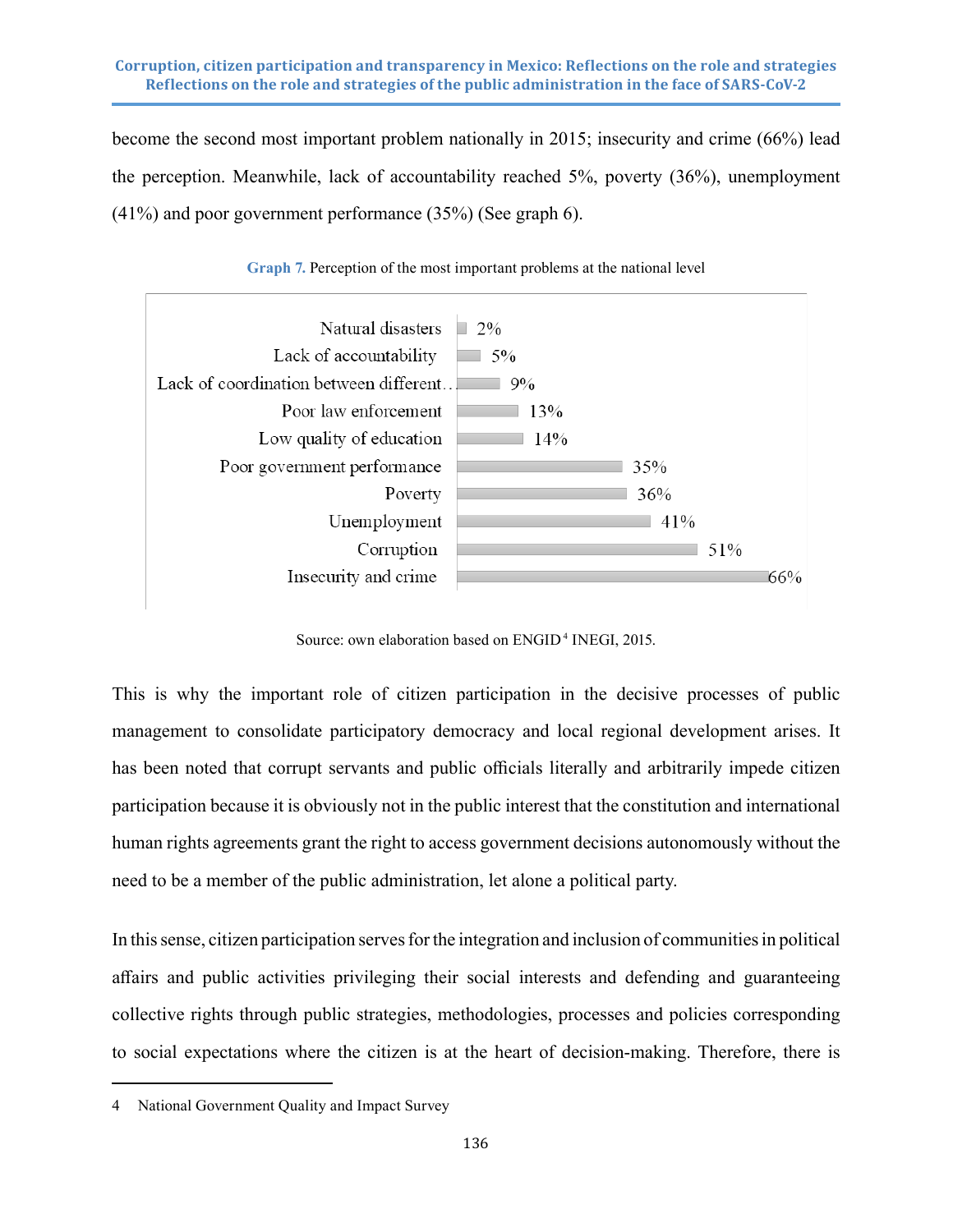an important link between citizen participation and civil society because they both things seek to promote participatory democracy, defend collective interests, ensure government control and sanction their "Political Action" performance and wrongdoing.

In this case, citizen satisfaction measures both the actions of the government the reduction of citizen complaints and the evidence of significant results meeting their own needs, through the quality of the services it provides to society (public value); this decisive process influences the approval or censorship of the administration leading to a possible vote of punishment from the administrator.

All of the above demonstrates that the state must be the main guarantor of the human rights and fundamental freedoms of all citizens including their participation in political and social decisionmaking. "This implies an understanding of the conception that the person enjoys the human rights recognized in both the Constitution and international treaties; the conforming interpretation to be done with those provisions; the pro-person principle; the obligation of all authorities to promote, respect, protect and guarantee human rights in accordance with the principles of universality, interdependence, indivisibility and progressiveness. Moreover, the State is obliged to prevent, investigate, punish and remedy human rights violations when they occur" (NCHR, 2016, p.7). But, what is the role of citizen participation in democratic consolidation and good governance in Covid-19 times?

Before answering this question, it is substantial to note that citizen participation is an essential issue for good governance because citizens are involved in government actions, managing resources for the development of communities through the design and implementation of effective public policies. Yes, it is the intervention of citizens in decision-making that gives value to transparency and interaction between the state and society by strengthening democratic and even government. Which means that the state cannot act on its own; the active and committed participation of all inhabitants is needed for the reasonable achievement of the objectives and goals of the public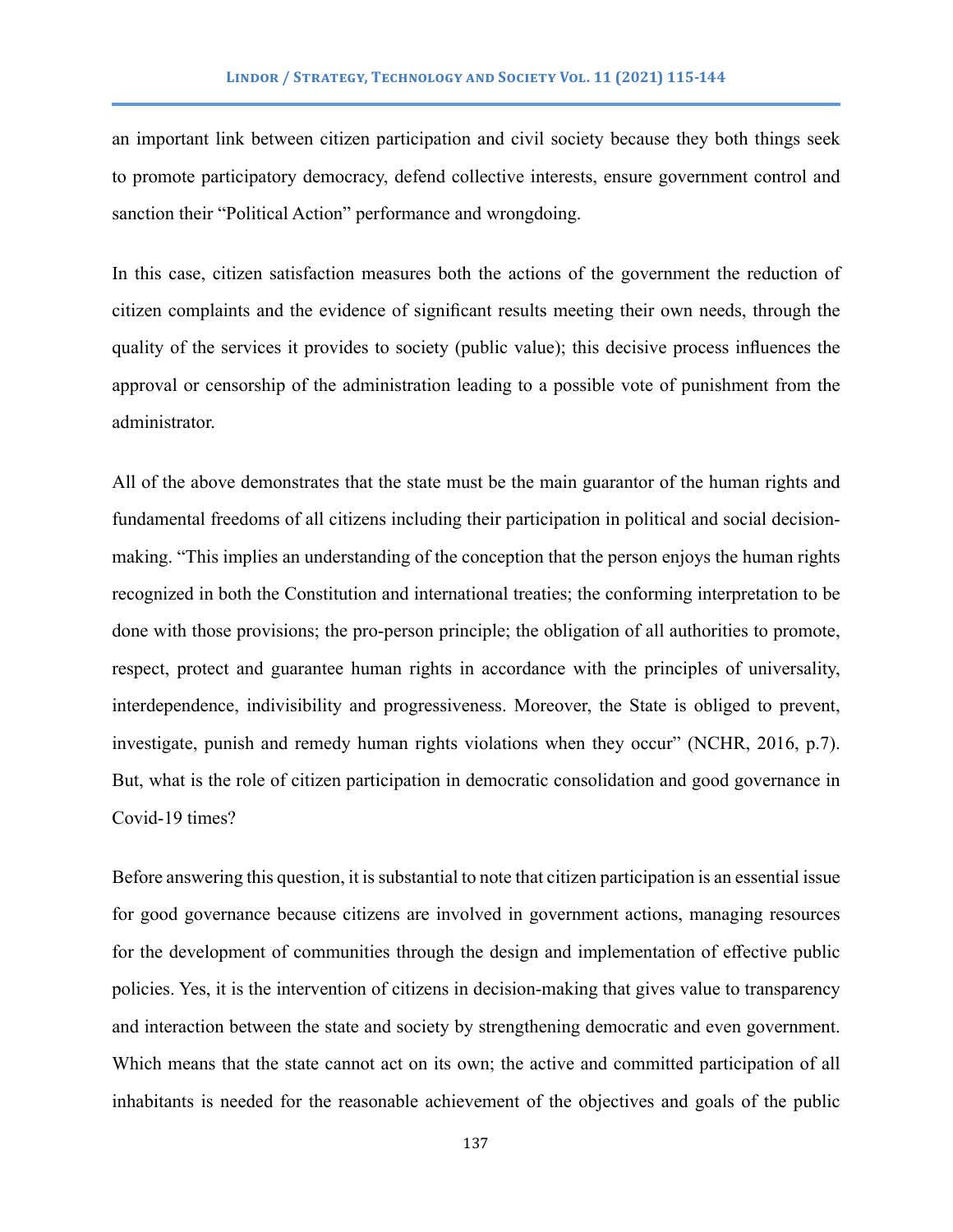service? In this sense, citizen participation facilitates the proposals developed on the political agenda by and for citizens.

This distinguishes open government, transparent, inclusive and flexible from a closed and corrupt government. As Sanchez pointed out (2015, p.53), closed governments are accustomed to blocking the modalities of citizen participation, so the few institutionalized consultation mechanisms are controlled by their own control rules. On the contrary, open governments should stand out for their level of transparency, accountability, citizen participation mechanisms and public integrity. It is no surprise to anyone that society has seen a tangible transformation in recent decades. Questions surrounding the state's performance to respond to social demands are in force because accounts on economic resources, administrative capacity, the judicial and fiscal system, among others. We are very pleased with the statement of the National Commission on Human Rights "when governments do not fulfill their responsibility to consult does not violate not only a procedure, but a set of fundamental rights of peoples linked to their own existence [...]

In addition, the exploitation of natural resources in indigenous territories without the consultation and consent of the indigenous peoples concerned violates their right to property and their right to participate in the government. It is the peoples and communities that must be consulted, through "truly representative indigenous and tribal institutions or organizations" (NCHR, 2016, p.21). The acquisition of fans in the pandemic is supposed to be a human right in public health and survival. Selling at an exorbitant price and medical care instead of sexual favors do not promote citizen confidence in health institutions or relevant officials.

Well, in the face of the Covid-19 pandemic, citizen participation has a fundamental role for promoting the culture of transparency and accountability, open government, inclusion and insertion, social, participatory democracy, combating corruption and the holistic development of communities as long as decision-making processes, designed public policies take into account the proposals developed , complaints and consultations of citizens considering their intervention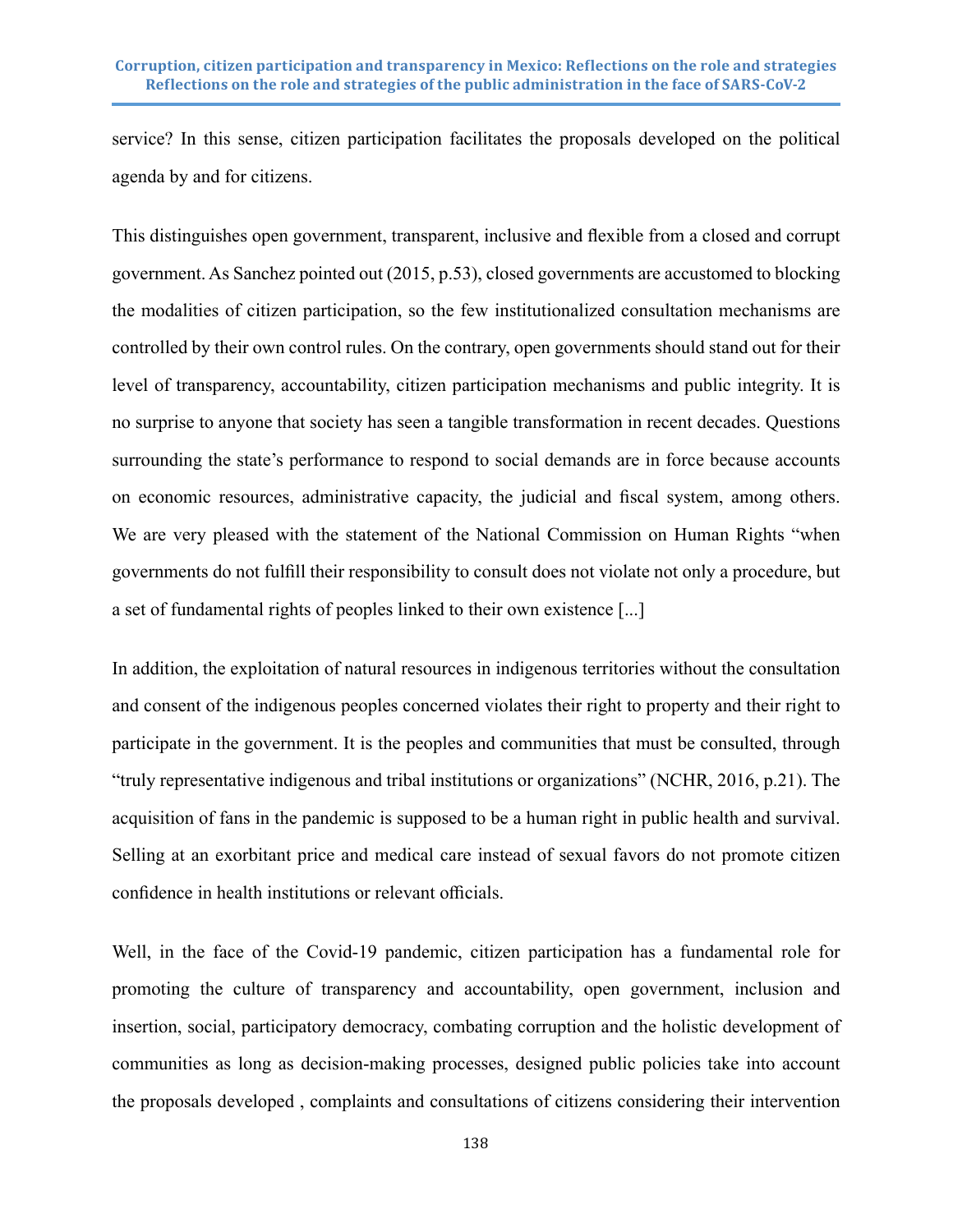in administrative matters, independently and equitably, as part of their human and constitutional rights.

Therefore, only citizen participation and access to public information and the satisfaction of basic and even health needs without bribes or sexual favors, make it possible to verify the existence of a democratic state and good governance in Covid-19 times in Mexico. Finally, we can say that the formula is simple: More citizen denunciation, better justice and less corruption. Finally, we can say that the formula is simple: More citizen denunciation, better justice and less corruption. But how easy is it to carry it out freely without fear of reprisals? Will the culprits receive the penalties for their crimes?

## **4. Conclusion**

More than ever, governments have the great challenge of replenishing citizens' confidence through good deeds that enable them to achieve the significant results of the expected goals and objectives. Public policies should also be designed in a consistent manner taking into account the social demands that citizens themselves propose for the development of their communities in Covid-19 and post-pandemic times. We argue that citizen participation is regarded as a human and constitutional right of citizens that allows the population to intervene in decision-making to have an opinion on the management of resources, goods and services and government actions for the socio-economic growth of communities; as well as the ability and right to denounce the various acts of corruption.

This inclusion of citizens in political and administrative matters promotes democratic status, equal opportunities, transparency and accountability, and even sanctions institutional performance. For this reason, citizen participation in decision-making and social insertion are essential conditions that promote participatory democracy and good governance in any circumstance and spheres of life. Therefore, the integration of citizens drives real democracy, and privileges the right and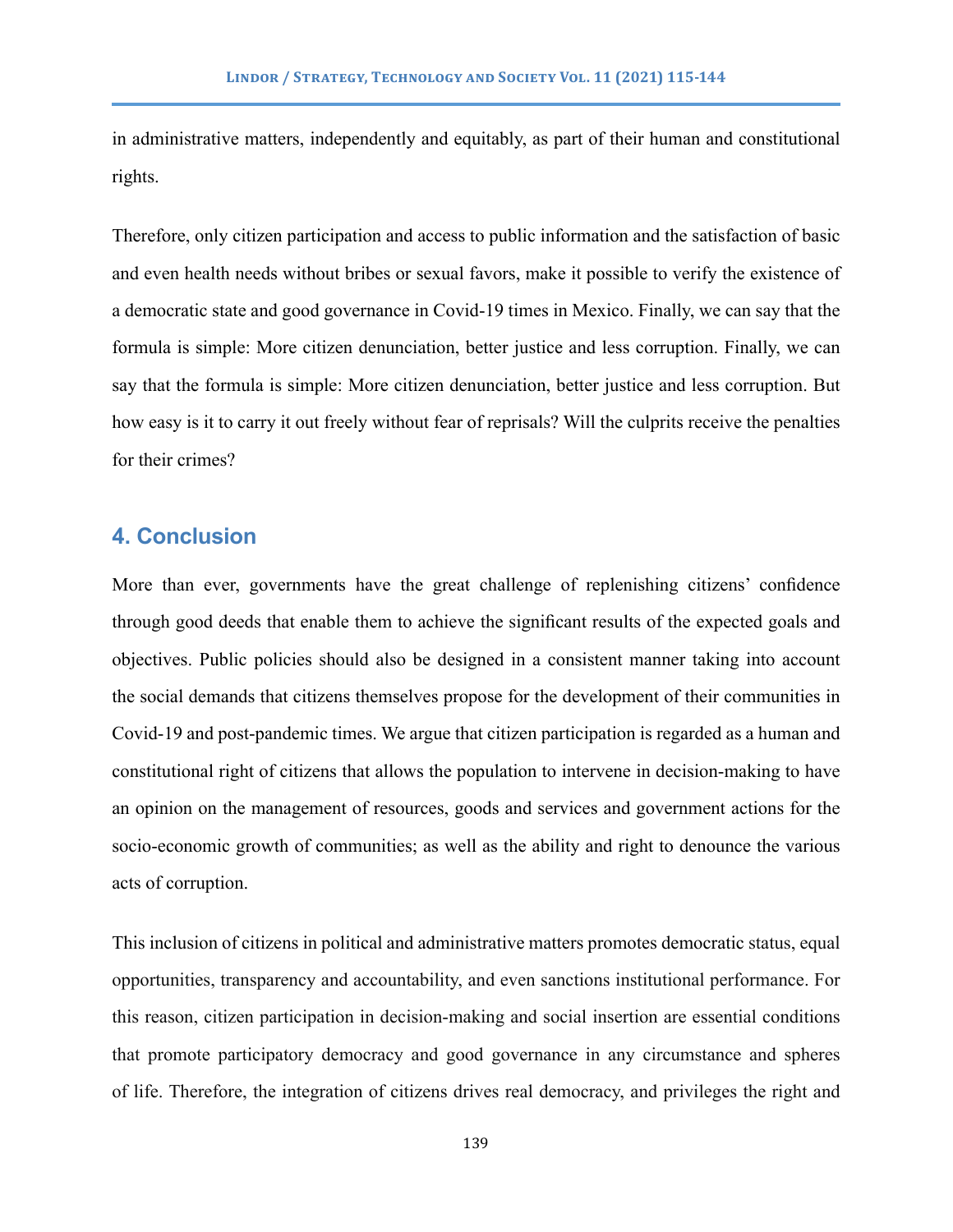task of all citizens to convey their preferences, concerns and promote collective and community agreements and interests, not a few influential and powerful residents.

Obviously, transparency and accountability promote democratic consolidation, respect for human rights, combating corruption, bribery, fraud and discrimination. It is concluded that there were actually allegations against workers for acts of corruption, medical care instead of sexual favors and fans of patients in Monterey and Morelos. In addition, the State of Mexico (10) and Mexico City (15) are the federation entities with the highest allegations of corruption during the Covid-19 pandemic.

Transparency and accountability are the basic criteria for open government and quality public management because public policy management and production are supposed to be designed and oriented to the coordinated and collaborative care and solution of social problems considering plurality, and citizen participation, innovation, flexibility, social coexistence and improvement of services and social communication that generate the right quality of life and citizen trust converge as long as public policies are relevant and respond to the real demands, priorities and needs of the population.

Therefore, the democratic regime is a guideline that promotes the right to access to information, active transparency from transcendental participation that requires the government and municipal and state representatives to make public information regarding their actions and decisions in a timely, ethical and relevant manner. We need to recognize the efforts of certain ethical and competent servants and civil servants to establish the institutional trust, and of course the sacrifices of committed "nurses and doctors" health workers are those transparent citizens who should occupy and remain in existing administrative positions in Mexico as these exemplary public servants recognize and respect the obligation made by citizens to make available to individuals and patients , information about their health and the actions they take to solve public and health problems, without intervening a direct request for information or resorting to abuse of power, corruption and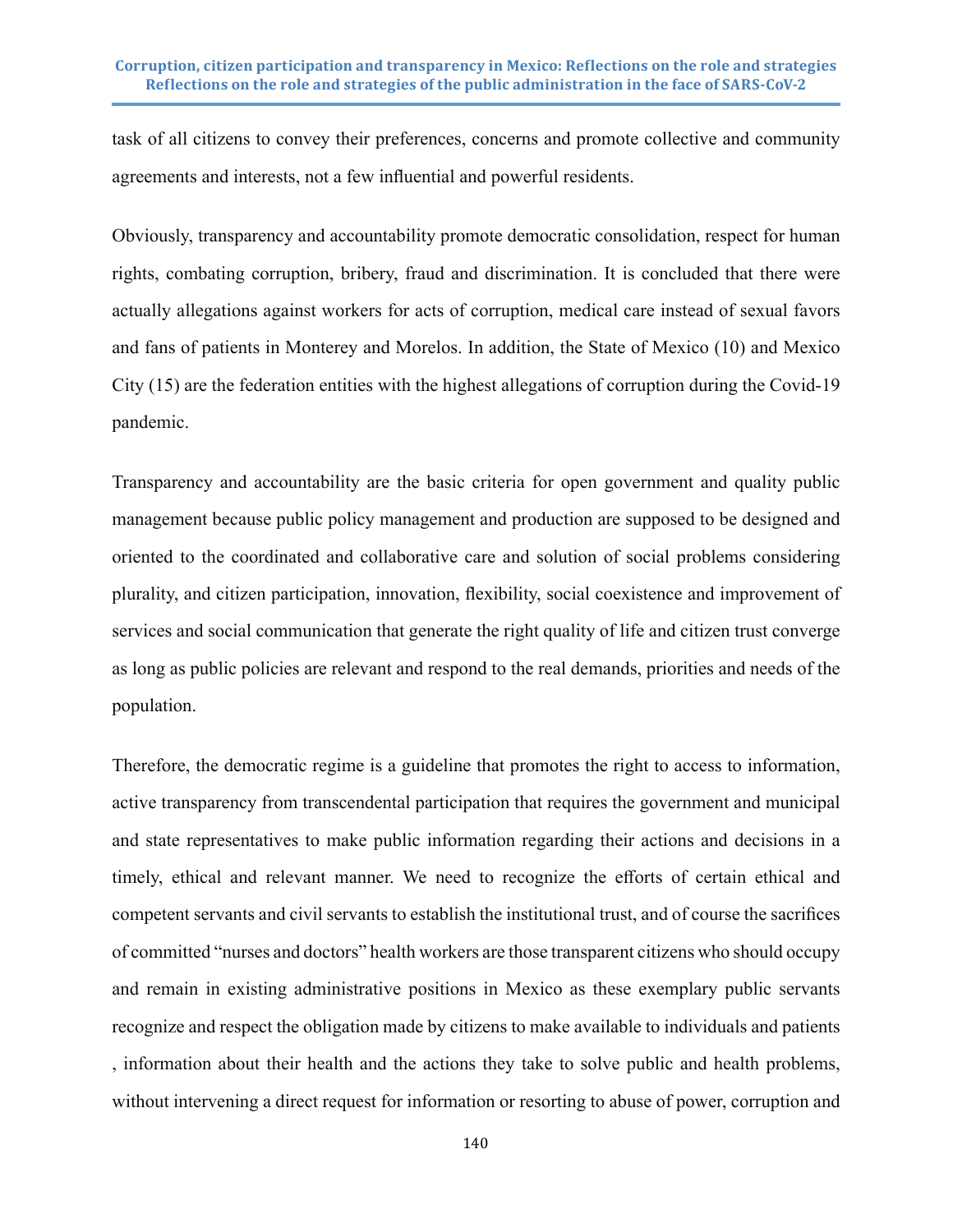other favors such as sexual.

Finally, professional ethical behavior and moral values in the public service can help eradicate these cases of corruption. In addition, all citizens should be involved in this great project of administrative and health renewal, fostering the culture of transparency and accountability, citizen participation and replenishing citizen trust during and after the pandemic. However, it is up to everyone to make a difference in ingesting a society free of corruption, fraud and bribery.

## **5. References**

- CASAR, M. A. (2016). Mexico: Anatomy of Corruption. 2nd. Edition. Available at: [https://imco.org.mx/](https://imco.org.mx/wp-content/uploads/2016/10/2016-Anatomia_Corrupcion_2-) [wp-content/uploads/2016/10/2016-Anatomia\\_Corrupcion\\_2-D](https://imco.org.mx/wp-content/uploads/2016/10/2016-Anatomia_Corrupcion_2-)ocumento.pdf.
- Del Castillo, A. (2003). Corruption Measurement: An Indicator of Accountability. Editorial Color, S.A. de C.V, México D.F, Coyoacán.
- El economista (2018). 7 out of 10 indigenous people in Mexico are poor. Available at: h[ttps://www.](ttps://www.eleconomista.com.mx/economia/7-de-cada-10-indigenas-en-Mexico-son-p) [eleconomista.com.mx/economia/7-de-cada-10-indigenas-en-Mexico-son- po](ttps://www.eleconomista.com.mx/economia/7-de-cada-10-indigenas-en-Mexico-son-p)bres-20180916-0007. html.
- EL UNIVERSAL (2019). Low levels of investment and growth are due to corruption. Available at: [https://](https://www.eluniversal.com.mx/cartera/bajos-niveles-de-inversion-y-crecimiento-se-deben-la-corrupcion-carlos-urzua) [www.eluniversal.com.mx/cartera/bajos-niveles-de-inversion-y-crecimiento-se-deben-la-corrupcion](https://www.eluniversal.com.mx/cartera/bajos-niveles-de-inversion-y-crecimiento-se-deben-la-corrupcion-carlos-urzua)[carlos-urzua.](https://www.eluniversal.com.mx/cartera/bajos-niveles-de-inversion-y-crecimiento-se-deben-la-corrupcion-carlos-urzua)
- Flores, P.D.A. (2020). Sexual favors in exchange for a respirator. Available in: [https://lemexico.](https://lemexico.mx/2020/07/04/mx/favores-sexuales-a-cambio-de-un-respirador/) [mx/2020/07/04/mx/favores-sexuales-a-cambio-de-un-respirador/.](https://lemexico.mx/2020/07/04/mx/favores-sexuales-a-cambio-de-un-respirador/)
- Forbes (2020). Corruption and volatility in Covid-19 times in Mexico: MCCI. Available at: [https://www.](https://www.forbes.com.mx/corrupcion-y-volatilidad-en-tiempos-de-covid-19-en-mexico-mcci/) [forbes.com.mx/corrupcion-y-volatilidad-en-tiempos-de-covid-19-en-mexico-mcci/](https://www.forbes.com.mx/corrupcion-y-volatilidad-en-tiempos-de-covid-19-en-mexico-mcci/).
- Garzón, V. E. (1997). "About the concept of corruption," in Laporta, Francisco and Silvina Alvarez, Political Corruption, Madrid: Alianza Editorial., 39-70.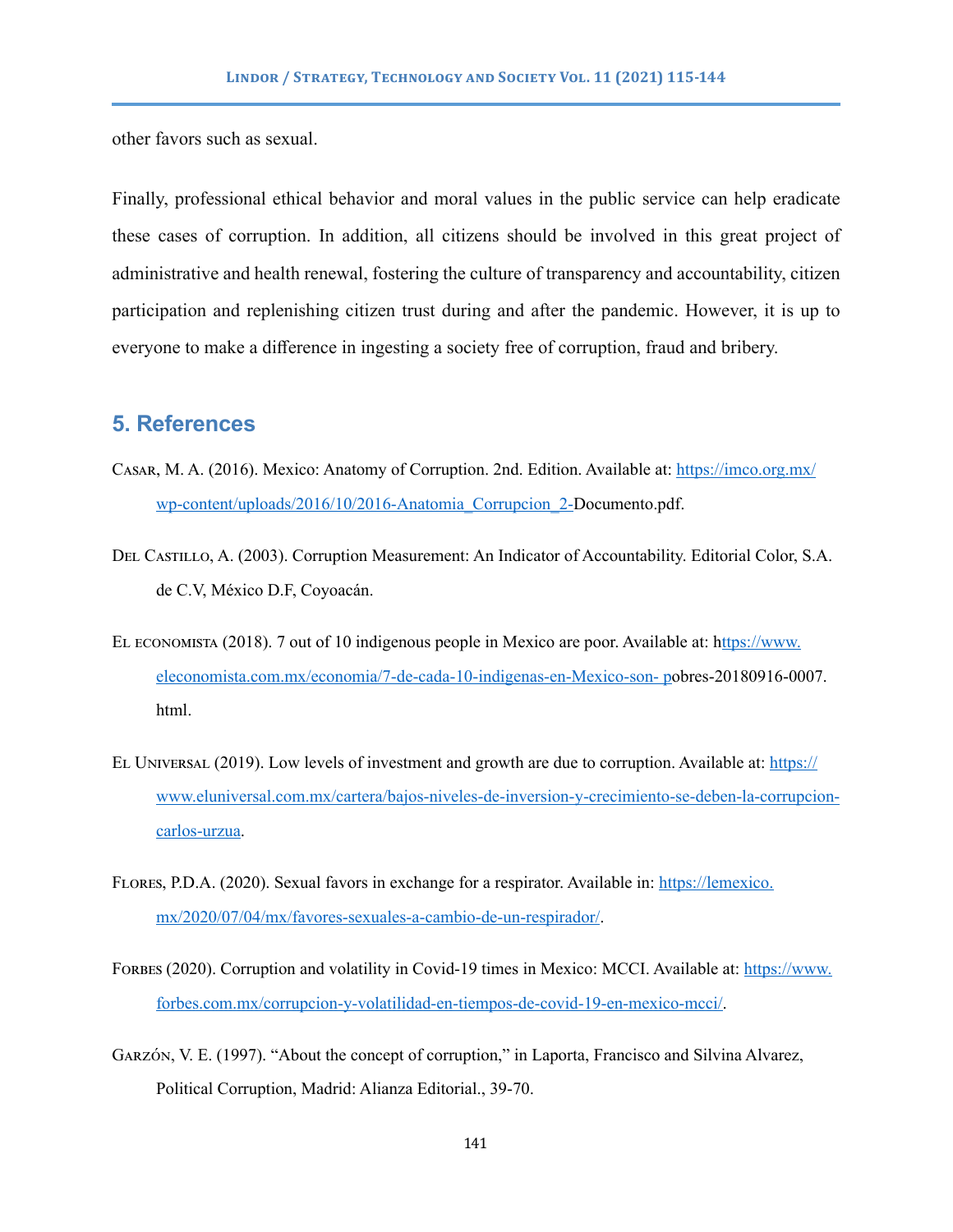- GILLI, J. J. (2014). Corruption: analysis of a complex concept. Journal of Institutions, ideas and markets, 61(1)., 39-63. Available in: https://www.eseade.edu.ar/wp-content/uploads/2016/08/gilli  $rim61$ . [pdf.](https://www.eseade.edu.ar/wp-content/uploads/2016/08/gilli_riim61.pdf.)
- Guerrero, A. (2020). Request sex and money in exchange for providing a bed to COVID-19 patients. Available in:<https://geeksterra.com/salud/sexo-a-cambio-de-atencion-por-covid/>.
- Heras, G.L. (2010). Citizen confidence in political institutions in Mexico: a review of the first decade of the 21st century. V Latin American Congress of Political Science. Latin American Association of Political Science, Buenos Aires, Argentina. Available in: [https://cdsa.aacademica.org/000-036/165.](https://cdsa.aacademica.org/000-036/165.pdf) [pdf](https://cdsa.aacademica.org/000-036/165.pdf)
- Jiménez, P.R. (1998). Methodology of research basic elements for clinical research. Editorial Medical Sciences, National Medical Sciences Information Center, Havana, Cuba. Available in: [http://www.](http://www.sld.cu/galerias/pdf/sitios/rehabilitacion-doc/metodologia_dela_investigacion-texto.pdf) [sld.cu/galerias/pdf/sitios/rehabilitacion-doc/metodologia\\_dela\\_investigacion-texto.pdf.](http://www.sld.cu/galerias/pdf/sitios/rehabilitacion-doc/metodologia_dela_investigacion-texto.pdf)
- Kopp, C.B. (1982). *Antecedents of Self-Regulation*. Developmental Psychology. University of California, Los Angeles, 18 (2)., 199-214. Available in: [https://pdfs.semanticscholar.](https://pdfs.semanticscholar.org/4083/3f00edff188f8432cc8f1452d493db32d3af.pdf) [org/4083/3f00edff188f8432cc8f1452d493db32d3af.pdf](https://pdfs.semanticscholar.org/4083/3f00edff188f8432cc8f1452d493db32d3af.pdf)
- Manterola, C., Astudillo, P., Arias, E. & Claros, N. (2013). Systematic reviews of literature. What to know about them. Spanish Surgery, 91(3), 149-155. Recovered from [https://www.elsevier.es/es](https://ssl.microsofttranslator.com/bv.aspx?ref=TVert&from=&to=en&a=https%3A%2F%2Fwww.elsevier.es%2Fes-revista-cirugia-espanola-36-articulo-revisiones-sistematicas-literatura-que-se-S0009739X11003307)[revista-cirugia-espanola-36-articulo-revisiones-sistematicas-literatura-que-se-S0009739X11003307](https://ssl.microsofttranslator.com/bv.aspx?ref=TVert&from=&to=en&a=https%3A%2F%2Fwww.elsevier.es%2Fes-revista-cirugia-espanola-36-articulo-revisiones-sistematicas-literatura-que-se-S0009739X11003307)
- Matos, A.A. (S.F).*"* Bibliographic Research: Definition, Types, Techniques "in [lifeder.com.](http://lifeder.com) Available at: [https://www.lifeder.com/investigacion-bibliografica/](https://ssl.microsofttranslator.com/bv.aspx?ref=TVert&from=&to=en&a=https%3A%2F%2Fwww.lifeder.com%2Finvestigacion-bibliografica%2F)
- NATIONAL COMMISSION ON HUMAN RIGHTS (NCHR) (2016). The right to participation and consultation in development. Challenges for Mexico. Mexico City. Available in: [http://appweb.cndh.org.mx/](https://ssl.microsofttranslator.com/bv.aspx?ref=TVert&from=&to=en&a=http%3A%2F%2Fappweb.cndh.org.mx%2Fbiblioteca%2Farchivos%2Fpdfs%2Ffas-CTDH-Derecho-Participacion-Consulta.pdf.) [biblioteca/archivos/pdfs/fas-CTDH-Derecho-Participacion-Consulta.pdf.](https://ssl.microsofttranslator.com/bv.aspx?ref=TVert&from=&to=en&a=http%3A%2F%2Fappweb.cndh.org.mx%2Fbiblioteca%2Farchivos%2Fpdfs%2Ffas-CTDH-Derecho-Participacion-Consulta.pdf.)
- NATIONAL INSTITUTE OF STATISTICS AND GEOGRAPHY (2018). Statistics on the international day against corruption. Available in: [https://www.inegi.org.mx/contenidos/saladeprensa/aproposito/2018/](https://www.inegi.org.mx/contenidos/saladeprensa/aproposito/2018/corrupcion2018Nal.pdf.)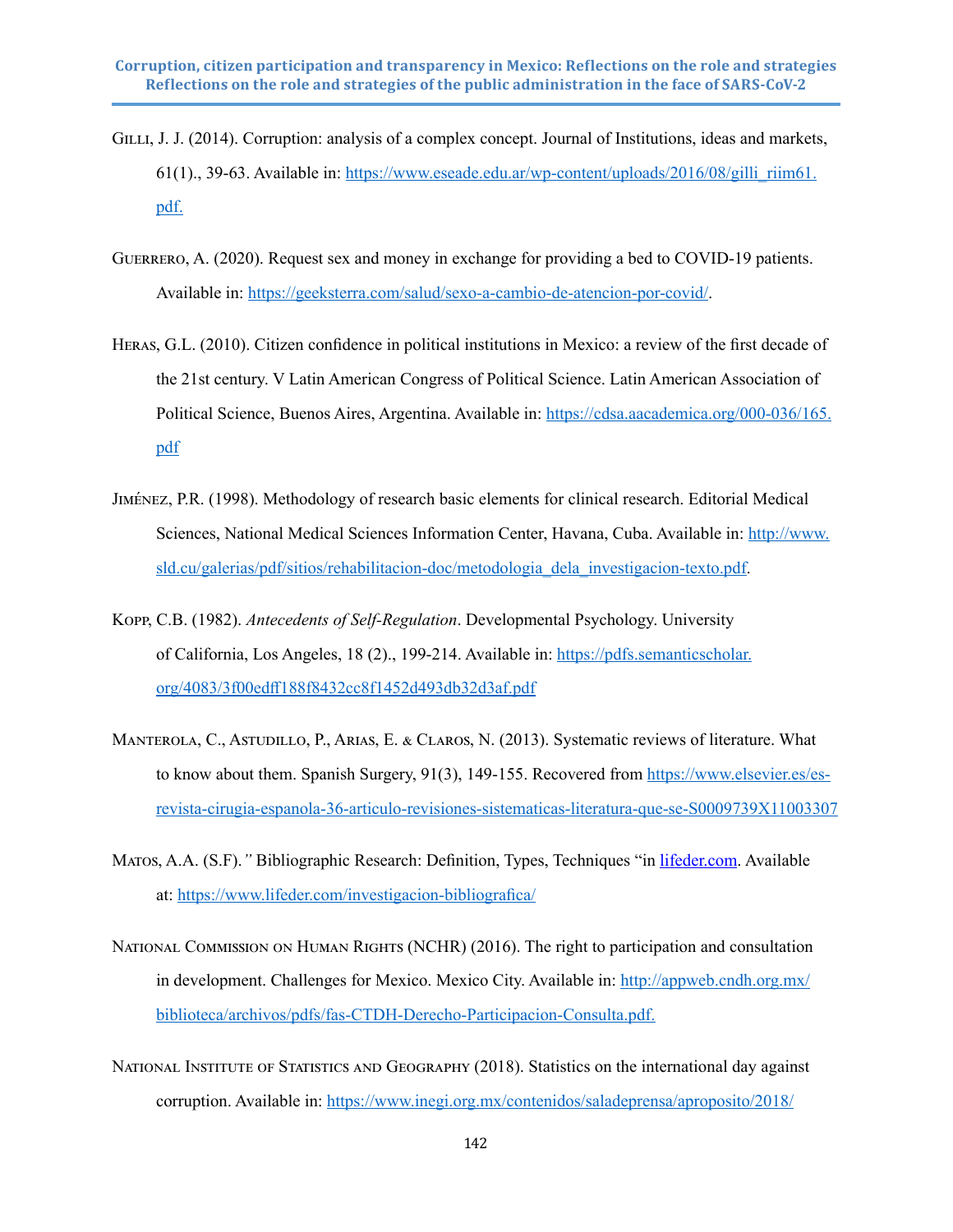[corrupcion2018Nal.pdf.](https://www.inegi.org.mx/contenidos/saladeprensa/aproposito/2018/corrupcion2018Nal.pdf.)

- \_\_\_\_ (2015). National Victimization and Perception Survey on National Security (INVIPE). Available in: https://www.inegi.org.mx/contenidos/programas/envipe/2015/doc/envipe2015 presentacion [nacional.pdf](https://www.inegi.org.mx/contenidos/programas/envipe/2015/doc/envipe2015_presentacion_nacional.pdf).
- Ochoa, R. R. A. (2017). Corruption: International and national meaning and strategies for its prevention and persecution. Review legal archives. UNAM, Mexico. Available in: [https://archivos.juridicas.](https://ssl.microsofttranslator.com/bv.aspx?ref=TVert&from=&to=en&a=https%3A%2F%2Farchivos.juridicas.unam.mx%2Fwww%2Fbjv%2Flibros%2F9%2F4315%2F24.pdf.) [unam.mx/www/bjv/libros/9/4315/24.pdf.](https://ssl.microsofttranslator.com/bv.aspx?ref=TVert&from=&to=en&a=https%3A%2F%2Farchivos.juridicas.unam.mx%2Fwww%2Fbjv%2Flibros%2F9%2F4315%2F24.pdf.)
- Proceso (2020). Corruption in Covid-19 times: sex in exchange for a respirator. Available in: [https://](https://www.proceso.com.mx/636851/coronavirus-en-mexico-corrupcion-en-tiempos-de-covid-19-sexo-a-cambio-de-un-respirador.) [www.proceso.com.mx/636851/coronavirus-en-mexico-corrupcion-en-tiempos-de-covid-19-sexo-a](https://www.proceso.com.mx/636851/coronavirus-en-mexico-corrupcion-en-tiempos-de-covid-19-sexo-a-cambio-de-un-respirador.)[cambio-de-un-respirador.](https://www.proceso.com.mx/636851/coronavirus-en-mexico-corrupcion-en-tiempos-de-covid-19-sexo-a-cambio-de-un-respirador.)
- Ramirez, M. (2020). The cost of corruption in coronavirus times: northern Mexico hospitals are unfinished at a key moment in the pandemic. Available in: [https://www.infobae.com/america/](https://www.infobae.com/america/mexico/2020/04/07/el-costo-de-la-corrupcion-en-tiempos-del-coronavirus-hospitales-del-norte-de-mexico-estan-inconclusos-en-un-momento-clave-de-la-pandemia/) [mexico/2020/04/07/el-costo-de-la-corrupcion-en-tiempos-del-coronavirus-hospitales-del-norte-de](https://www.infobae.com/america/mexico/2020/04/07/el-costo-de-la-corrupcion-en-tiempos-del-coronavirus-hospitales-del-norte-de-mexico-estan-inconclusos-en-un-momento-clave-de-la-pandemia/)[mexico-estan-inconclusos-en-un-momento-clave-de-la-pandemia/](https://www.infobae.com/america/mexico/2020/04/07/el-costo-de-la-corrupcion-en-tiempos-del-coronavirus-hospitales-del-norte-de-mexico-estan-inconclusos-en-un-momento-clave-de-la-pandemia/)
- Sánchez, G. J. J. (2015). Citizen participation as an instrument of open government.Magazine Public Spaces, Universidad Autónoma del Estado de México, Toluca 18(43), 51-73.
- Senate of the Republic (2019). Between 16 and 25 million indigenous people in extreme poverty. Available in: [http://comunicacion.senado.gob.mx/index.php/informacion/boletines/44598-entre-16](https://ssl.microsofttranslator.com/bv.aspx?ref=TVert&from=&to=en&a=http%3A%2F%2Fcomunicacion.senado.gob.mx%2Findex.php%2Finformacion%2Fboletines%2F44598-entre-16-y-25-millones-de-indigenas-en-pobreza-extrema.html.) [y-25-millones-de-indigenas-en-pobreza-extrema.html.](https://ssl.microsofttranslator.com/bv.aspx?ref=TVert&from=&to=en&a=http%3A%2F%2Fcomunicacion.senado.gob.mx%2Findex.php%2Finformacion%2Fboletines%2F44598-entre-16-y-25-millones-de-indigenas-en-pobreza-extrema.html.)
- SinEmbargo (2015). 10 cases of corruption very close to political power. Available in: [https://www.](https://ssl.microsofttranslator.com/bv.aspx?ref=TVert&from=&to=en&a=https%3A%2F%2Fwww.sinembargo.mx%2F12-11-2015%2F1548005.) [sinembargo.mx/12-11-2015/1548005.](https://ssl.microsofttranslator.com/bv.aspx?ref=TVert&from=&to=en&a=https%3A%2F%2Fwww.sinembargo.mx%2F12-11-2015%2F1548005.)
- Torres Villanueva, L.E. (2002). Exercise of parenthood in the upbringing of sons and daughters. Dissertation. Mexico: General Coordination of Graduate Studies. Universidad Nacional Autónoma de México (UNAM).